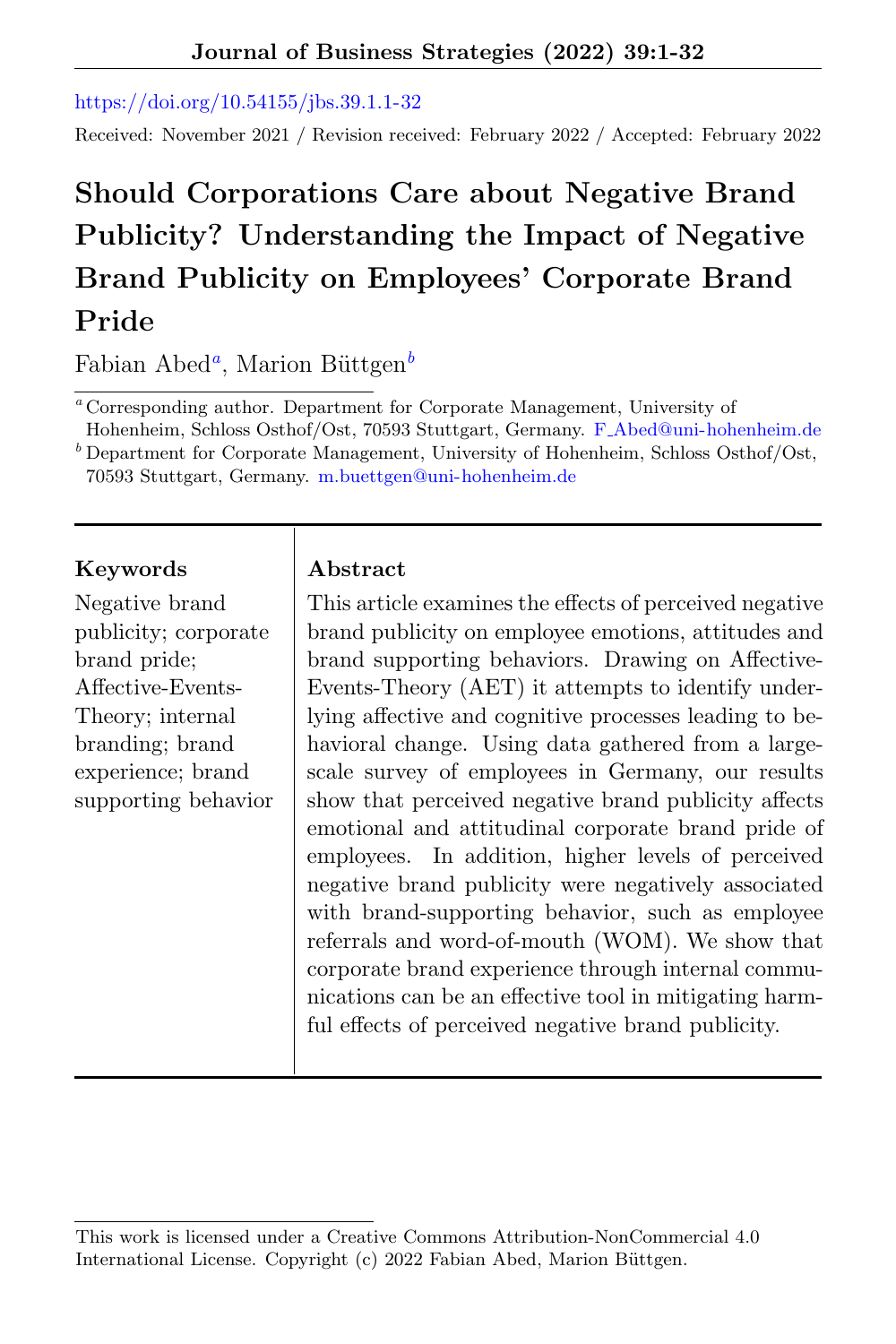#### 1. Introduction

Publicity relating to corporate (brand) behavior is on the rise in recent years (Hock & Raithel, [2019\)](#page-26-0). Corporate brand publicity can be defined as any information about a corporate brand, its products, services or behavior "communicated through editorial media that is not paid for" by the corporation (Collins & Stevens, [2002,](#page-24-0) p.1123). It typically involves non-personal mass communication such as TV news items, radio broadcasts or newspaper articles (Lee et al., [2013;](#page-27-0) Van Hoye & Lievens, [2005\)](#page-29-0).

Corporate brands that have recently been the subject of negative brand publicity in Germany include, for example, Deutsche Bank and Volkswagen. The latter is receiving bad press around the world due to its manipulation of emissions. Deutsche Bank is in the media as a result of planning mass lay-offs and because of continuous misbehavior. In general, poor work conditions, poor management decision making, or quality issues are often matters of media coverage (Monga & John, [2008;](#page-28-0) Woo et al., [2020\)](#page-30-0).

Negative (brand) publicity can have detrimental effects on multiple corporate or brand aspects. The literature provides evidence that sales (e.g. Berger et al., [2010\)](#page-23-0), image (e.g. Zhu & Chang, [2013\)](#page-31-0), consumer purchase intention (e.g. Osei-Frimpong et al., [2019\)](#page-28-1), consumer trust and consumer affective identification (e.g. Lin et al.,  $2011$ ), brand equity (e.g. Woo et al.,  $2020$ ), share price as well as firm net value (e.g. Hock & Raithel, [2019\)](#page-26-0) can be adversely affected. Moreover, negative press can lead to a lower perceived organizational attractiveness and reduced job pursuit intentions of job applicants (Jaidi et al., [2011\)](#page-27-2).

Previous research on (brand) publicity focused mainly on attitudes and behaviors of consumers and job applicants. To the best of our knowledge, no research has focused on how publicity regarding corporate brands affects employees. More precisely, a deeper understanding of how corporate brand publicity might influence work-related attitudes and behavior of employees is missing from the literature. This is surprising as employees represent a crucial part of brands' success and competitive advantage (e.g. Boukis et al.,  $2014$ ; Löhndorf & Diamantopoulos,  $2014$ ).

This paper answers the following research questions. First, does negative corporate brand publicity affect employees' corporate brand pride and subsequent brand supporting behavior? Second, can corporations mitigate the potentially devastating effect of perceived negative corporate brand publicity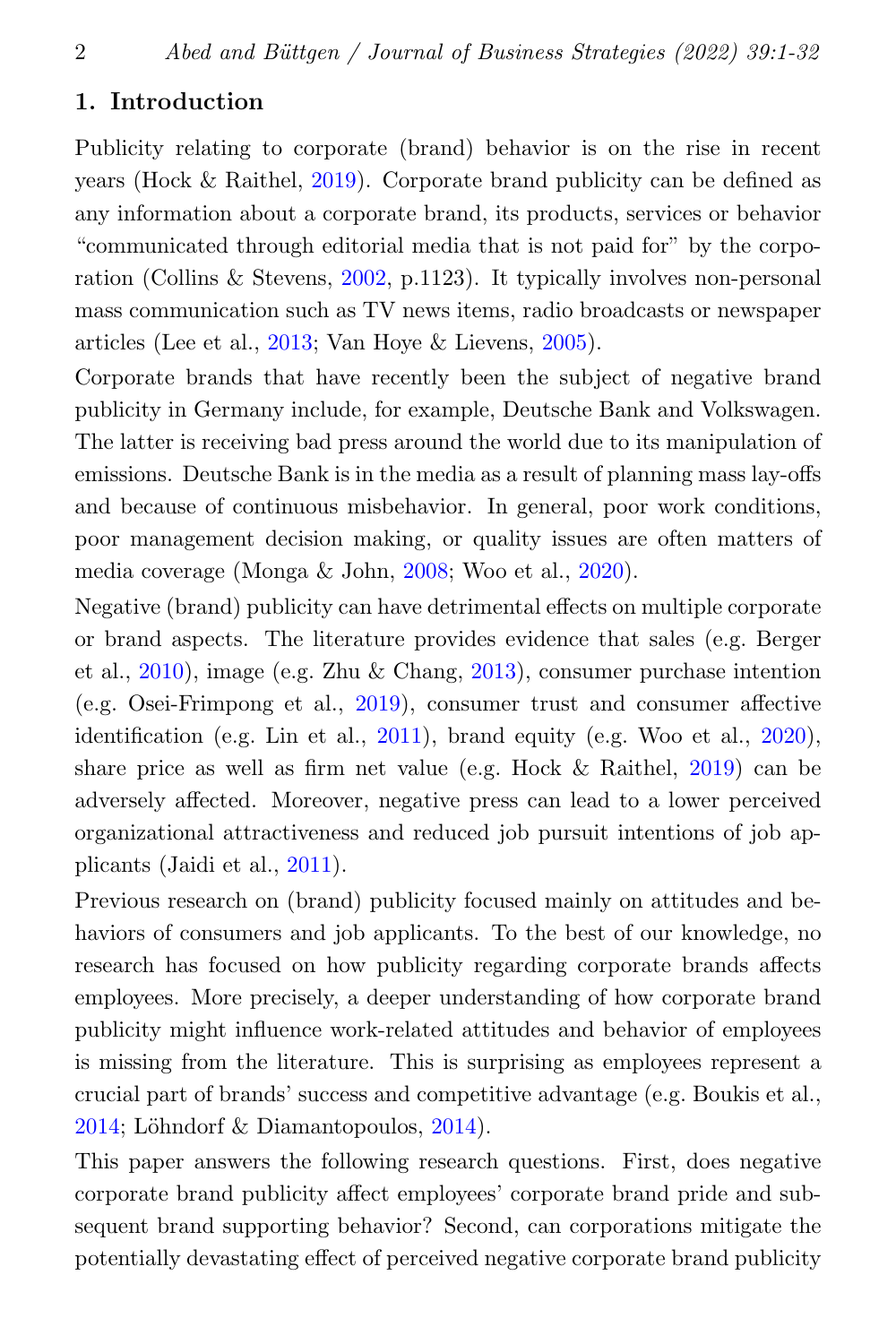on employees through corporate brand experience, i.e. internal or external communications?

### 2. Theoretical Background

Affective-Events-Theory (AET) described by Weiss and Cropanzano [\(1996\)](#page-30-1) provides us with a macrostructure to understand how brand publicity affects emotional corporate brand pride (emotion), attitudinal corporate brand pride (attitude), and brand supporting behavior such as word-of-mouth (WOM) and employee referrals (judgement-driven behavior). Corporate brand pride has been chosen because research shows that pride affects employee behavior (e.g. turnover intention) much stronger than other workrelated attitudes (e.g. commitment), making it necessary to further investigate this construct in a brand-employee context (Gouthier & Rhein, [2011\)](#page-25-0). Moreover, several brands already include (brand) pride as central drivers for success, for example "I'm proud to be Ritz-Carlton" (Appleberg, [2005,](#page-22-0) p.3). In general, AET helps to explain the interplay of work events, work environment features, emotions, attitudes and behaviors. Specifically, the theory "explains the structure, causes, and consequences of employees' affective experiences at work" (Matta et al., [2014,](#page-28-3) p.922). According to AET, certain work-events (e. g. negative corporate brand publicity) are proximal causes of employees' emotional reactions (e.g. emotional corporate brand pride) which in turn influence work-related attitudes (e.g. attitudinal corporate brand pride) and behavior (e.g. brand supporting behavior) (Herrbach et al., [2004;](#page-26-1) Weiss & Cropanzano, [1996\)](#page-30-1). Following Weiss and Cropanzano [\(1996\)](#page-30-1) we define a work-event as something that occurs in a work-related setting during a particular period, like corporate brand publicity.

# Linking perceived negative corporate brand publicity and emotional corporate brand pride

Following AET, we propose that perceived negative corporate brand publicity is linked to a number of actual and perceived events that cause intense emotional responses (Rosen et al., [2009\)](#page-29-1). Negative brand publicity is likely to evoke affective responses regarding employees due to various reasons. First, negative corporate brand publicity has usually a surprising character (Cleeren et al., [2013\)](#page-24-1). Brands have, in contrast to other forms of communication, no direct control over publicity (Collins & Stevens, [2002\)](#page-24-0). So, publicity exhibits a sort of an unexpected event with regard to the corporate brand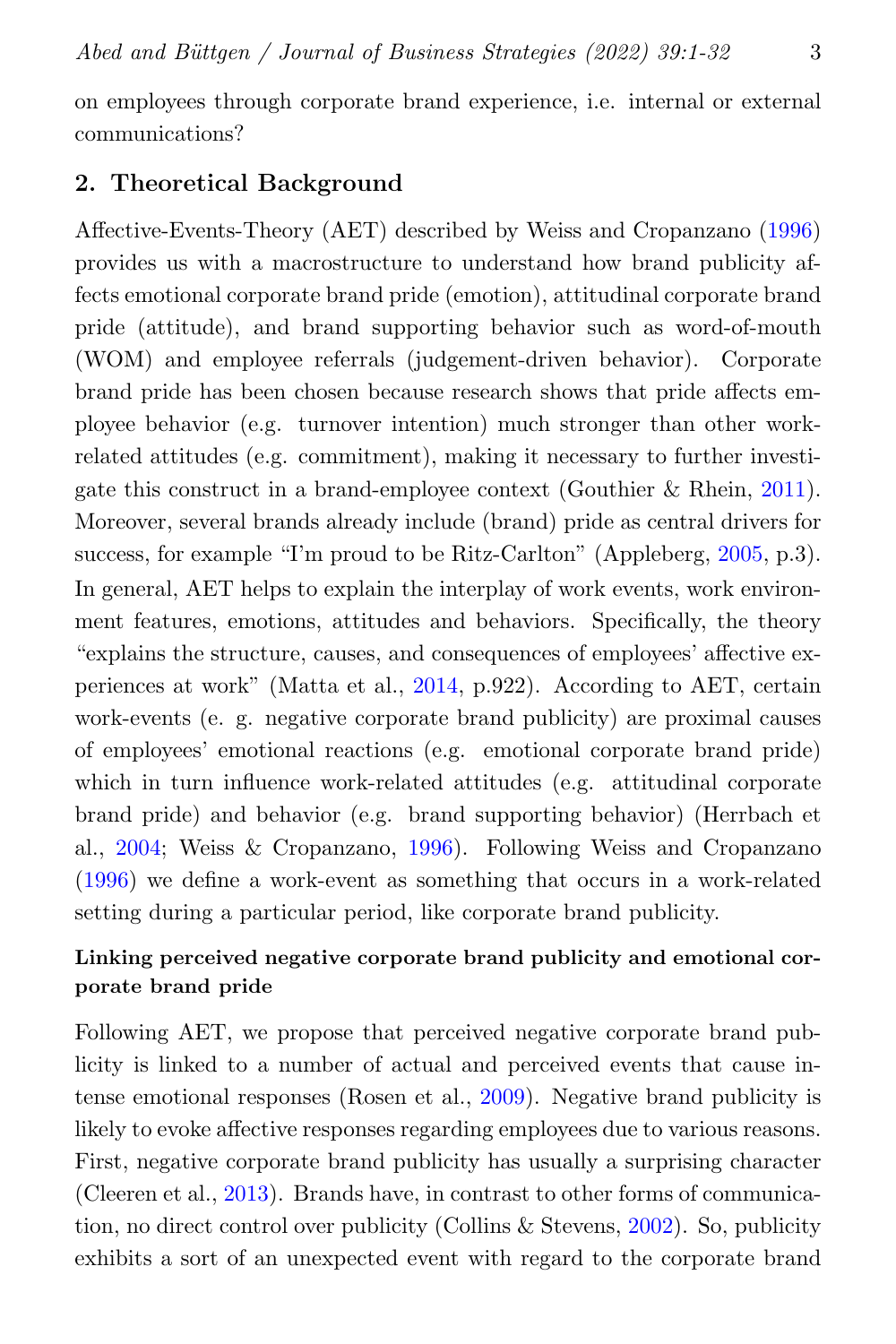and its members. For example, employees working for Volkswagen have been shocked when they read the embarrassing headlines about the emission scandal without any advance warning.

In line with findings of Weiss and Cropanzano [\(1996\)](#page-30-1), who state that workevents are sudden changes in circumstances eliciting emotions, we argue that the surprising occurrence of negative brand publicity should influence employees' affective reactions (e.g. emotional corporate brand pride). Second, negative publicity adversely affects the status of a corporate brand, highlighting for instance quality issues or misbehavior. Previous research showed that feelings of pride are directly linked to the organization's reflected glory or achievements (Salerno et al., [2015\)](#page-29-2). Boons et al. [\(2015\)](#page-23-2) stated that media, communicating organization level status information elicit feelings of pride. Similarly, Appleberg [\(2005\)](#page-22-0) concluded that various aspects of organizational image can instill pride. Hence, we argue that employees working for a corporate brand with a poor reputation (reflected in negative stories in the media) should exhibit diminished feelings of emotional corporate brand pride (Helm, [2013\)](#page-26-2). These reflections result in the following hypothesis:

Hypothesis 1. Perceived negative corporate brand publicity is negatively associated with emotional corporate brand pride experienced by employees.

# Linking perceived negative corporate brand publicity, WOM and employee referrals

Previous research on negative (brand) publicity revealed detrimental effects on various attitudes (e.g. Braxton et al., [2019;](#page-23-3) Zhou & Whitla, [2013\)](#page-30-2), behavioral intentions (e.g. Müller  $&$  Gaus, [2015;](#page-28-4) Osei-Frimpong et al., [2019\)](#page-28-1) and actual behavior (Jaidi et al., [2011,](#page-27-2) e.g.). Specifically, perceived negative publicity adversely affects consumer trust and affective identification (Lin et al.,  $2011$ ; Müller & Gaus,  $2015$ ). As trust and identification are antecedents of WOM and (employee) referrals, we suppose that negative corporate brand publicity influences employee WOM and referrals, too (Bloemer, [2010;](#page-23-4) De Matos & Rossi, [2008\)](#page-24-2). Hence, we propose:

Hypothesis 2a. Perceived negative corporate brand publicity has a negative influence on employee WOM.

Hypothesis 2b. Perceived negative corporate brand publicity has a negative influence on employee referrals.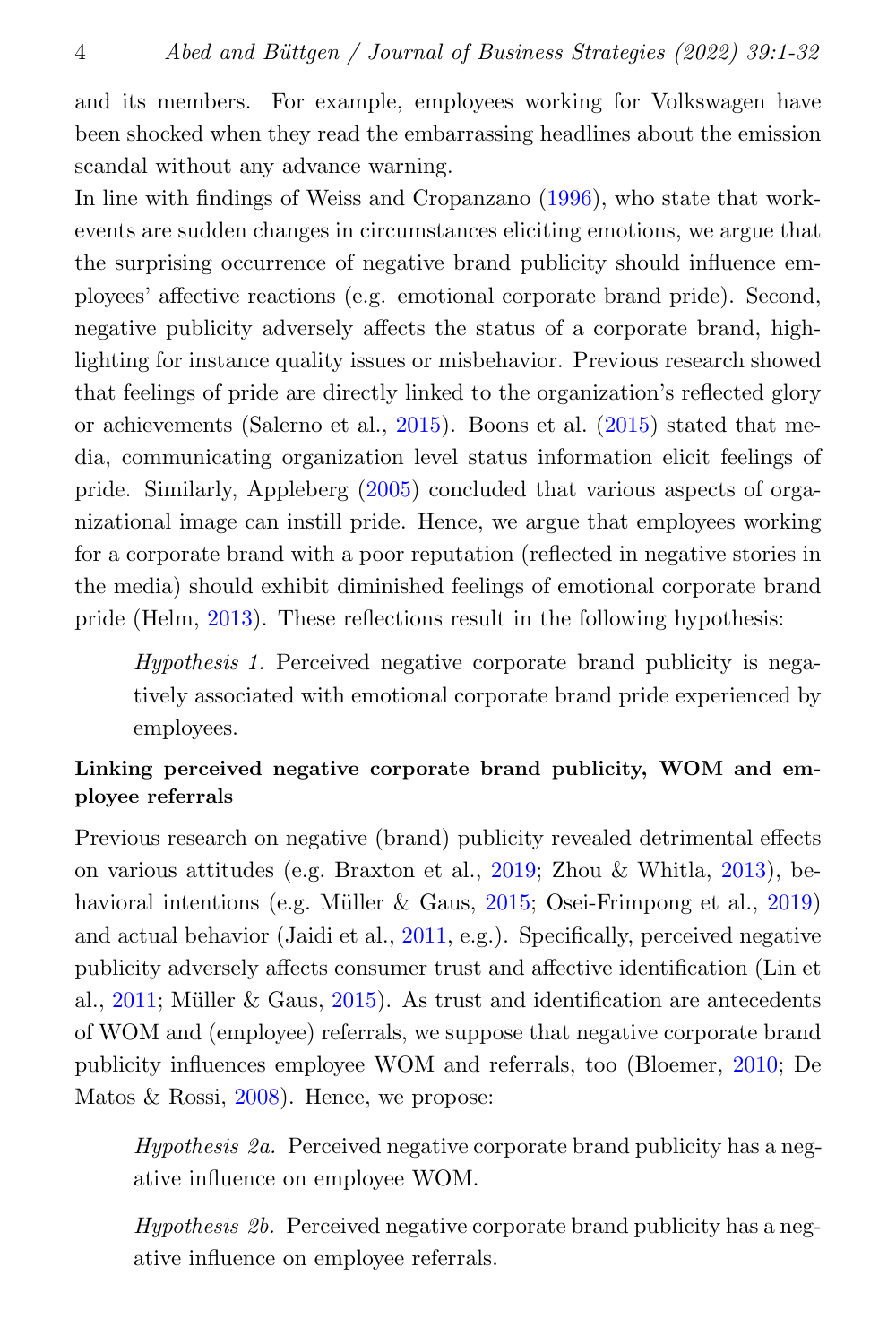Even though the proposed direct effects are not explicitly specified in Weiss and Cropanzano [\(1996\)](#page-30-1), we found support for this approach. Zhao et al. [\(2007\)](#page-30-3) showed, drawing on AET, that work events can have a direct impact on employee behavior. Similarly, Müller and Gaus [\(2015\)](#page-28-4) revealed that negative media information directly affected behavioral intentions of consumers.

# Linking emotional corporate brand pride and attitudinal corporate brand pride

Corporate brand pride emotions are, as all emotions, short-lived mental experiences (Fisher & Ashkanasy, [2000\)](#page-25-1). Therefore, pride emotions have downstream consequences with regard to attitudes and behaviors (Elfenbein, [2007\)](#page-25-2). This assumption is in line with AET's suggestion of causality between emotions and work-related attitudes. Moreover, we argue that employees who remain in the same corporation for a certain period can experience corporate brand pride emotions repeatedly, which should lead to a more durable state, namely attitudinal corporate brand pride (Gouthier & Rhein, [2011\)](#page-25-0). Therefore, we hypothesize the following:

Hypothesis 3. Corporate brand pride emotions have a positive influence on attitudinal corporate brand pride

#### Linking attitudinal corporate brand pride and WOM/Employee referrals

Previous research on brand supporting behavior such as WOM and (employee) referrals identified multiple antecedents, such as brand passion (Albert et al., [2013\)](#page-22-1), positive emotions (Lovett et al., [2013\)](#page-28-5), satisfaction (Hagen-buch et al., [2008;](#page-25-3) Wangenheim & Baón, [2007\)](#page-30-4), brand commitment (Albert et al., [2013\)](#page-30-5), product (Wangenheim & Baón, [2007;](#page-30-4) Wolny & Mueller, 2013) or brand involvement (Wolny & Mueller, [2013\)](#page-30-5). WOM can be defined as "informal, person-to-person communication between a perceived non-commercial communicator and a receiver regarding a brand, a product, an organization, or a service" (Harrison, [2001,](#page-26-3) p.63). In contrast to these more general forms, employee referrals represent an internal recruitment method whereby an actual employee of the corporate brand proactively identifies and provides specific information about vacancies to persons he or she knows (Breaugh & Starke, [2000\)](#page-23-5).

Based on earlier findings of Kraemer et al. [\(2020\)](#page-27-3) and Lythreatis et al. [\(2019\)](#page-28-6), we assume that corporate brand pride is a strong intrinsic motivator leading to WOM and employee referrals due to various reasons. First,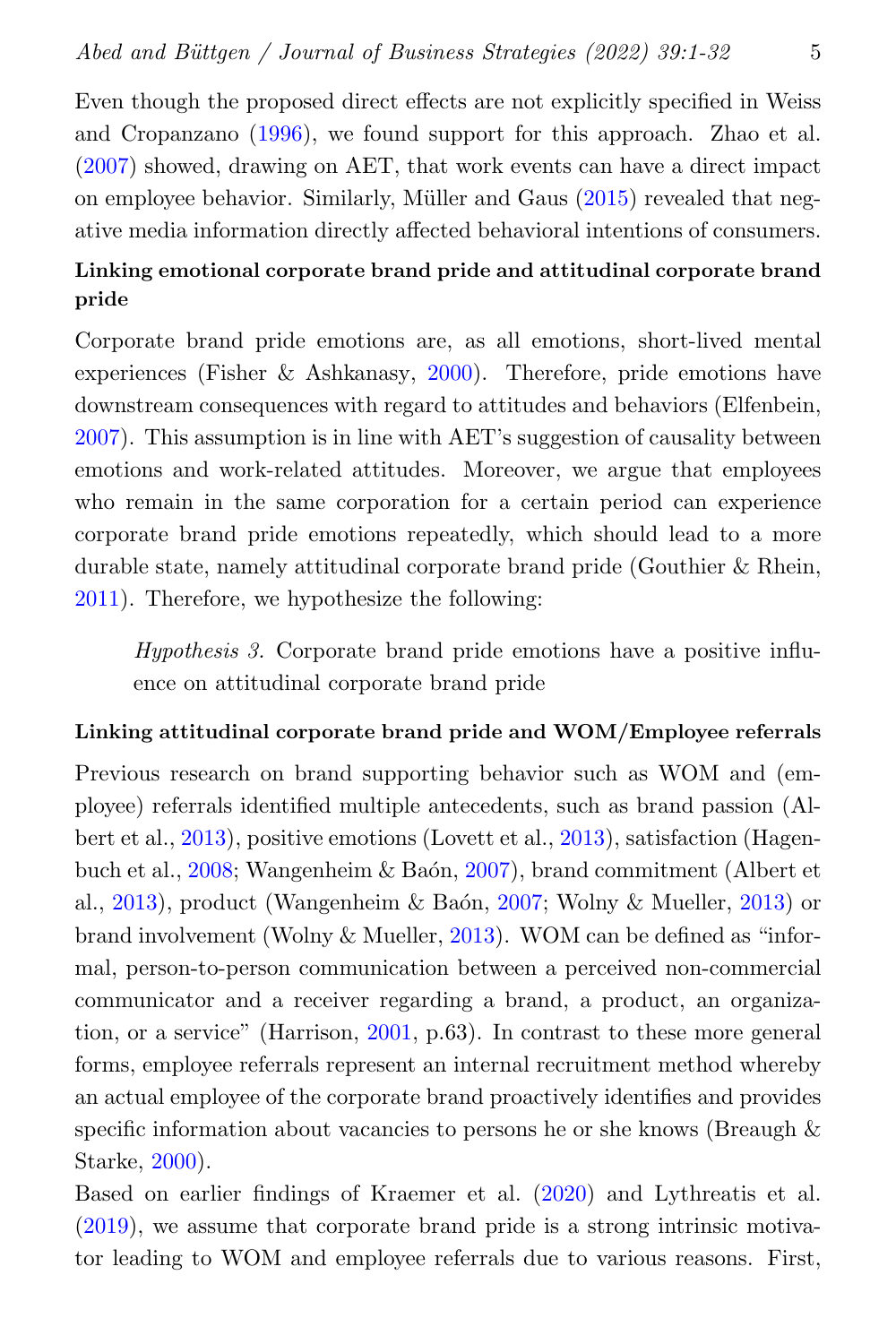proud employees have a strong bond with the corporate brand leading to extraordinary intrinsic motivation (Kraemer et al., [2020;](#page-27-3) Lythreatis et al., [2019\)](#page-28-6). This is in line with findings of Verbeke et al. [\(2004\)](#page-30-6) who stated that pride (emotion) leads to greater effort of salespeople. Similarly, Baer et al. [\(2015\)](#page-23-6) revealed that high levels of pride are positively related to reputation maintenance concerns of employees (e.g. WOM). Second, (organizational) pride is found to be negatively related to turnover intention of employees (Kraemer & Gouthier, [2014\)](#page-27-4). As turnover intention is in general known as a form of loyalty, similar to WOM and employee referrals, we expect employees with higher levels of corporate brand pride to show stronger brand supporting behavior:

Hypothesis  $4a$ . Attitudinal corporate brand pride has a positive influence on WOM

Hypothesis  $4b$ . Attitudinal corporate brand pride has a positive influence on employee referrals.

# Linking corporate brand experience through internal/external communications and perceived negative corporate brand publicity

Marketing literature often emphasize synergy effects of advertising and publicity, although both aspects need to exhibit the same valence (e. g. Stammerjohan et al., [2005;](#page-29-3) Wang, [2006\)](#page-30-7). Research analyzing a situation where the two sources of information differ in their valence is scarce, especially with regard to an employee context. To date only few studies show how negative publicity can be mitigated. For example, Van Hoye and Lievens [\(2005\)](#page-29-0) showed that performance-based negative publicity can be compensated through recruitment advertising, and Stammerjohan et al. [\(2005\)](#page-29-3) found that effects of negative news stories can be mitigated through radio and print advertising in a consumer context.

As nowadays many corporate brands extensively use new technologies in order to create an appealing internet and intranet appearance, we assume that employees' corporate brand experience through internal and external communications can reduce perceptions of negative brand publicity. An indepth analysis of the existing literature provide support for this assumption. First, communication of brand values guides employee behavior (Harris & De Chernatony, [2001\)](#page-26-4). This, in turn, may lead to reduced misbehavior of employees, which is one potential cause of negative brand publicity. Second,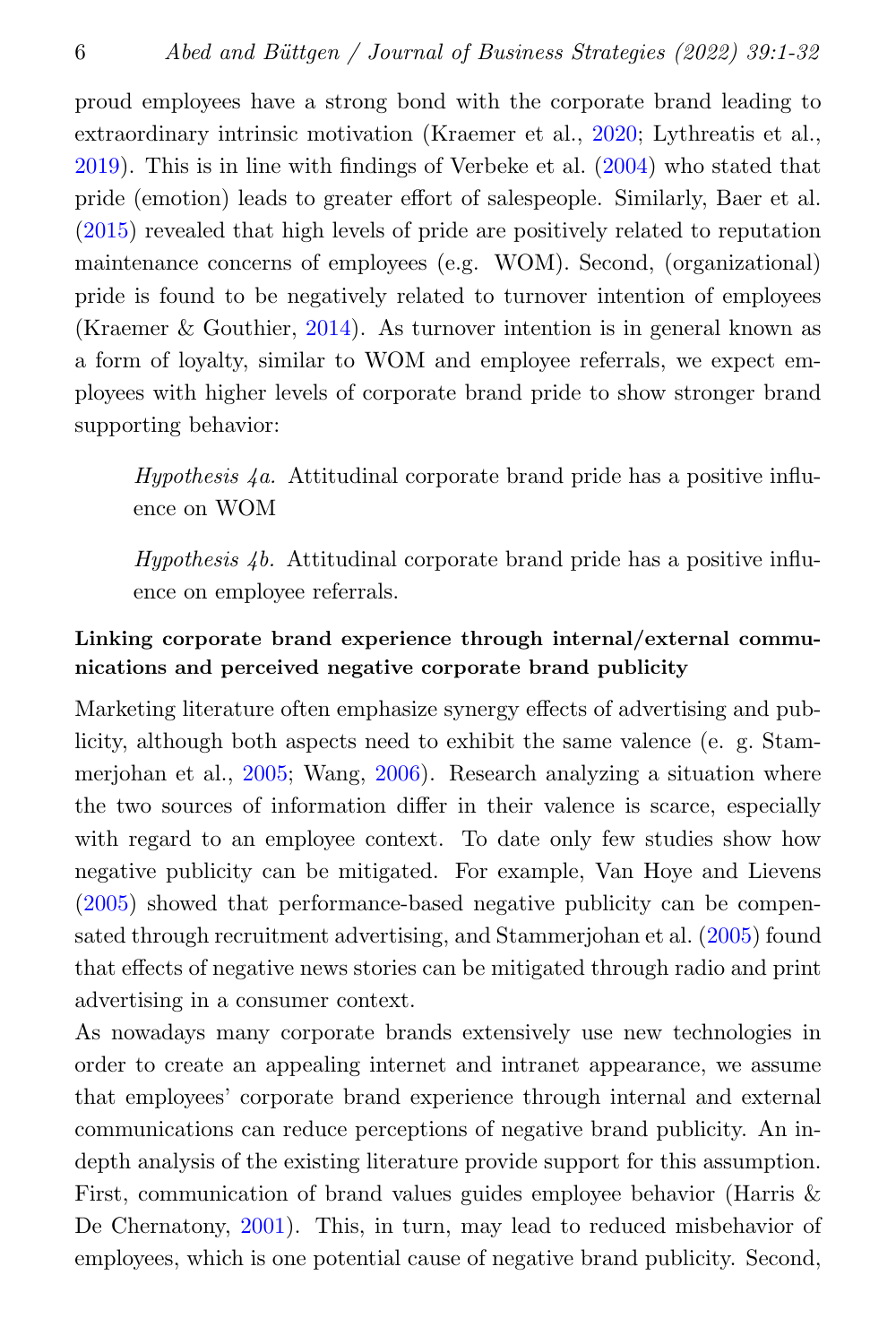drawing on findings of Eisingerich et al. [\(2011\)](#page-25-4) we state that the extent to which employees experience the corporate brand through internal and external communications as a great place to work (e.g. corporate brand values) can induce resistance to negative information. This case relates to the goodwill of employees. Thereby, individuals are less likely to blame the corporate brand for misbehavior, wrongdoings or product failures, because the corporate brand signals its good intentions through both communication channels, which in turn helps the brand to insulate itself from scrutiny when negative publicity occurs (Peloza, [2006;](#page-28-7) Yoon et al., [2006\)](#page-30-8). Theoretical support for this assumption provides the information integration theory, which states that inconsistent information will receive a decreased weight compared to consistent information. These reflections result in the following hypotheses:

Hypothesis 5a. Corporate brand experience through external communications has a negative influence on perceived negative corporate brand publicity

Hypothesis 5b. Corporate brand experience through internal communications has a negative influence on perceived negative corporate brand publicity

#### Linking corporate brand experience through internal/external communications and emotional corporate brand pride

Employees can experience corporate brand in various ways. Obviously, in their daily work environment dealing with colleagues or management (Morhart et al., [2009\)](#page-28-8). It is also possible to experience the corporate brand through internal and external communications (Aurand et al., [2005;](#page-23-7) Burmann et al., [2009;](#page-24-3) Harris & De Chernatony, [2001;](#page-26-4) King & Grace, [2010\)](#page-27-5). As (emotional) corporate brand pride refers to a positive evaluation of status, reputation, or achievements of the corporate brand, we suggest that a corporations who make stories about the corporate brand accessible to their employees (e.g. testimonials, brand values, etc.) instill corporate brand pride in their workforce. This assumption is in line with AET, which posits that work environment features (e.g. internal communication) can directly affect employee emotions (e.g. corporate brand pride). Research from Boons et al. (2015) supports this assumption, stating that the communication of status-related information positively affects pride in a consumer context. Therefore, we propose: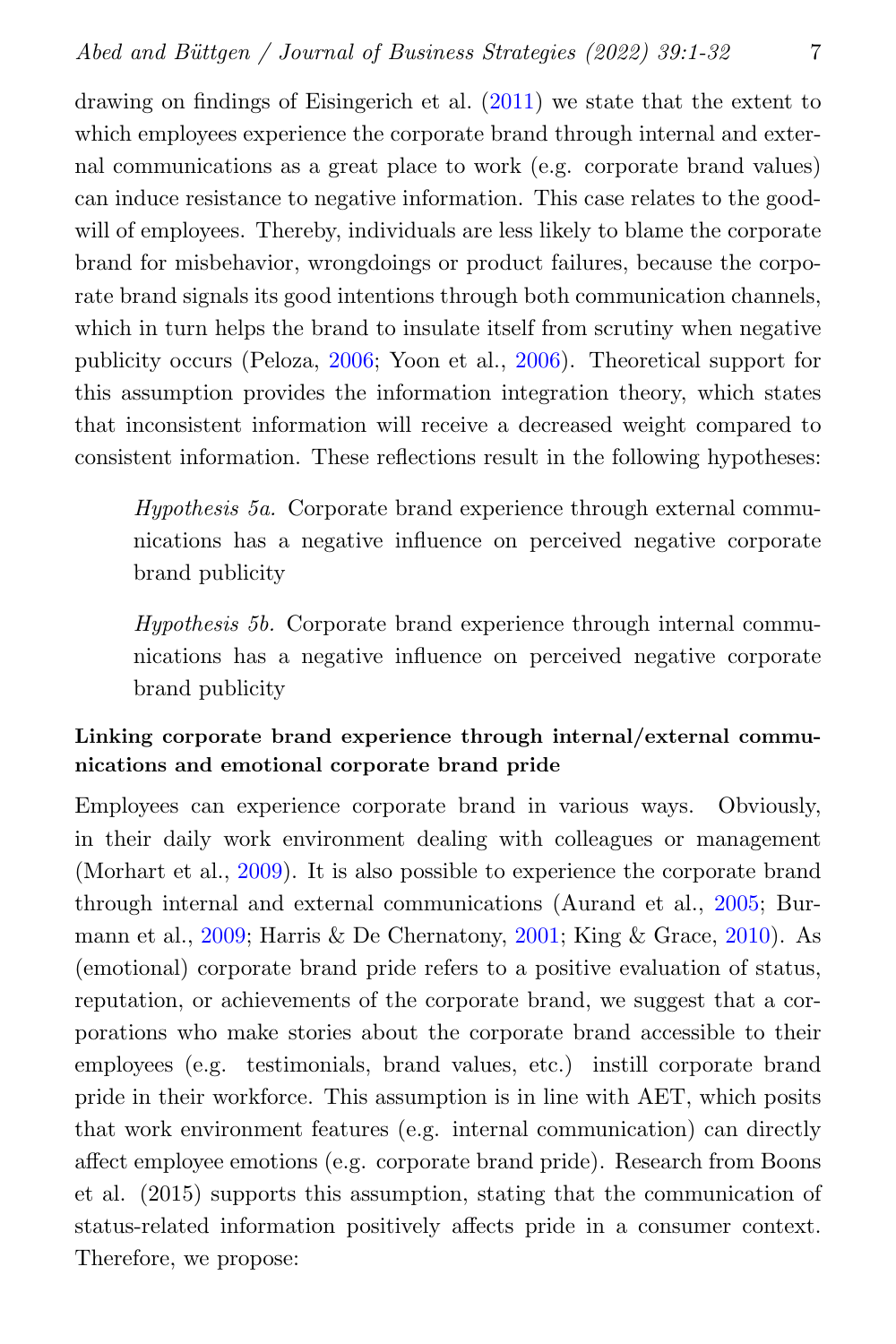Hypothesis 6a. Corporate brand experience through external communications has a positive influence on emotional corporate brand pride

Hypothesis 6b. Corporate brand experience through internal communications has a positive influence on emotional corporate brand pride

The theoretical framework and associated hypotheses developed in this section are depicted in Figure [1.](#page-8-0)

# 3. Method

#### Sample and Procedure

Data reported in this article were drawn from a large-scale online survey distributed in the largest business network of Germany (XING). The survey investigated employees' responses to various brand and human resources practices in Germany. Participants were informed about the purpose of the study and its confidentiality, and were encouraged to participate in the survey. In total, 2,870 employees opened the link and 763 completed the online survey (response rate  $= 26.59\%$ ). Deletion of missing values and careless responses (i.e. eliminating cases with a response time less than twenty-five percent of the average response time) resulted in a usable sample of 608 employees.

Fifty-one percent of the respondents were female  $(n = 310)$  and forty-nine percent were male  $(n = 298)$ . The majority of the participants hold a university degree ( $n = 472, 77.6\%$ ) and worked in a company with more than five-hundred employees ( $n = 375, 61.7\%$ ), without managerial responsibility  $(n = 435, 71.55\%)$ . They were employed in a variety of occupational fields, including: human resources ( $n = 97, 16.0\%$ ), sales ( $n = 82, 13.5\%$ ), marketing (n = 66, 10.9%), consulting (n = 64, 10.5%), other (n = 58, 9.5%), research and development ( $n = 49, 8.1\%$ ), information technology ( $n = 40$ , 6.6%), finance and accounting ( $n = 36, 5.9\%$ ), manufacturing ( $n = 23, 3.8\%$ ), services (n = 20, 3.3%), administration (n = 20, 3.3%), purchasing (n = 17, 2.8%), management (n = 12, 2.0%), logistics (n = 10, 1.6%), legal (n = 10, 1.6%) and design ( $n = 4, 0.7\%$ ).

In terms of corporate tenure, 12.5 percent of employees  $(n = 76)$  joined the corporate brand less than a year ago, 21.7 percent of employees  $(n = 132)$ joined the brand one to two years ago,  $31.9$  percent of employees  $(n = 194)$ joined the corporate brand three to five years ago, 17.9 percent of employees  $(n = 109)$  belonged to the corporate brand between six and ten years, and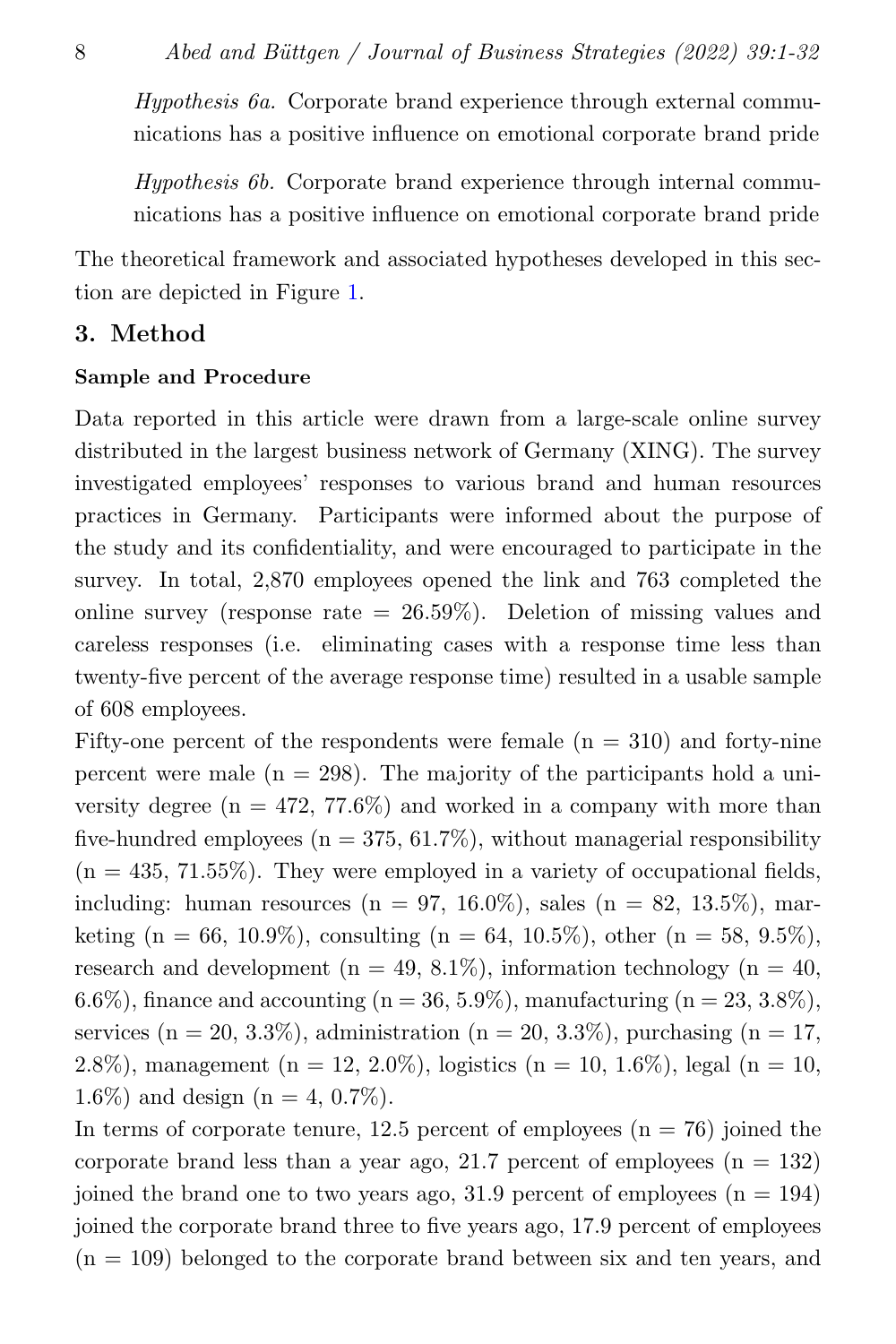<span id="page-8-0"></span>

Figure 1: Theoretical Framework Figure 1: Theoretical Framework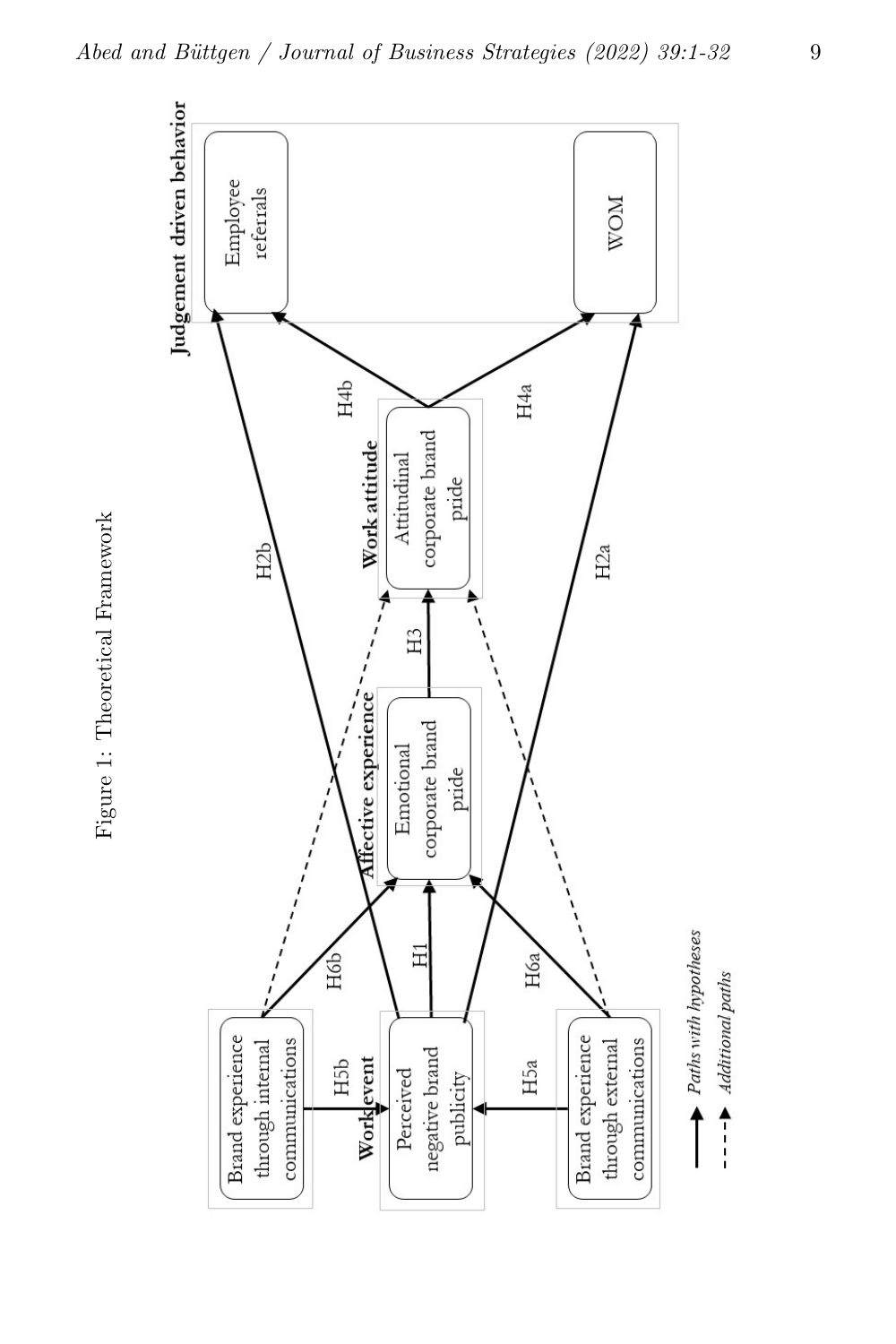16.0 percent of employees  $(n = 97)$  joined the corporate brand more than ten years ago.

#### **Measures**

The response scale for each survey item ranged from 1 ('strongly disagree') to 5 ('strongly agree'), unless otherwise noted. Because the study was conducted in a German-speaking environment, all measures previously developed in English have been translated into German, using the commonly translation-back translation procedure (Brislin, [1980\)](#page-23-8). Moreover, we intensively pre-tested all used measures regarding reliability, validity and mutual understanding.

We measured perceived negative brand publicity with three items on a bipolar response scale ranging from 1 (very negative) to 5 (very positive). The item development was inspired by Jaidi et al.  $(2011)$  as well as (Collins & Stevens, [2002\)](#page-24-0). Items are: 'News coverage in the media regarding [corporate brand name] is mostly...', 'When [corporate brand name] is mentioned in press, it is mostly. . . ' and 'The presentation of [corporate brand name] in television, radio, print- or online media is...'. Cronbach's alpha for this scale is 0.93.

To assess the level of emotional corporate brand pride, the four-item scale by Gouthier and Rhein [\(2011\)](#page-25-0) was used. A sample item is: 'In these moments I am proud of what the [corporate brand name] has achieved'. Cronbach's alpha for this scale was 0.93.

We measured attitudinal corporate brand pride using Gouthier and Rhein [\(2011\)](#page-25-0)'s three-item measure. A sample item is: 'I feel proud to work for my [corporate brand name]. Due to its central role in our theoretical framework, we added one item to the existing scale to ensure reliability ('I'm proud to be part of [corporate brand name]'). The reliability of this scale was 0.94.

To measure word-of-mouth, the three-item scale by Morhart et al. [\(2009\)](#page-28-8) was used. A sample item is: 'I talk up [corporate brand name] to people I know'. Cronbach's alpha for this scale was 0.93.

We measured employee referrals with five items. We used two already validated and reliable items developed by Bloemer [\(2010\)](#page-23-4) and inspired by Zeithaml et al. [\(1996\)](#page-30-9). In addition, three items were included to ensure the specific nature of referrals and to distinguish this measure from related constructs such as word-of-mouth. The added items are: 'I approach friends, when I have the feeling that my employer offers an interesting job, which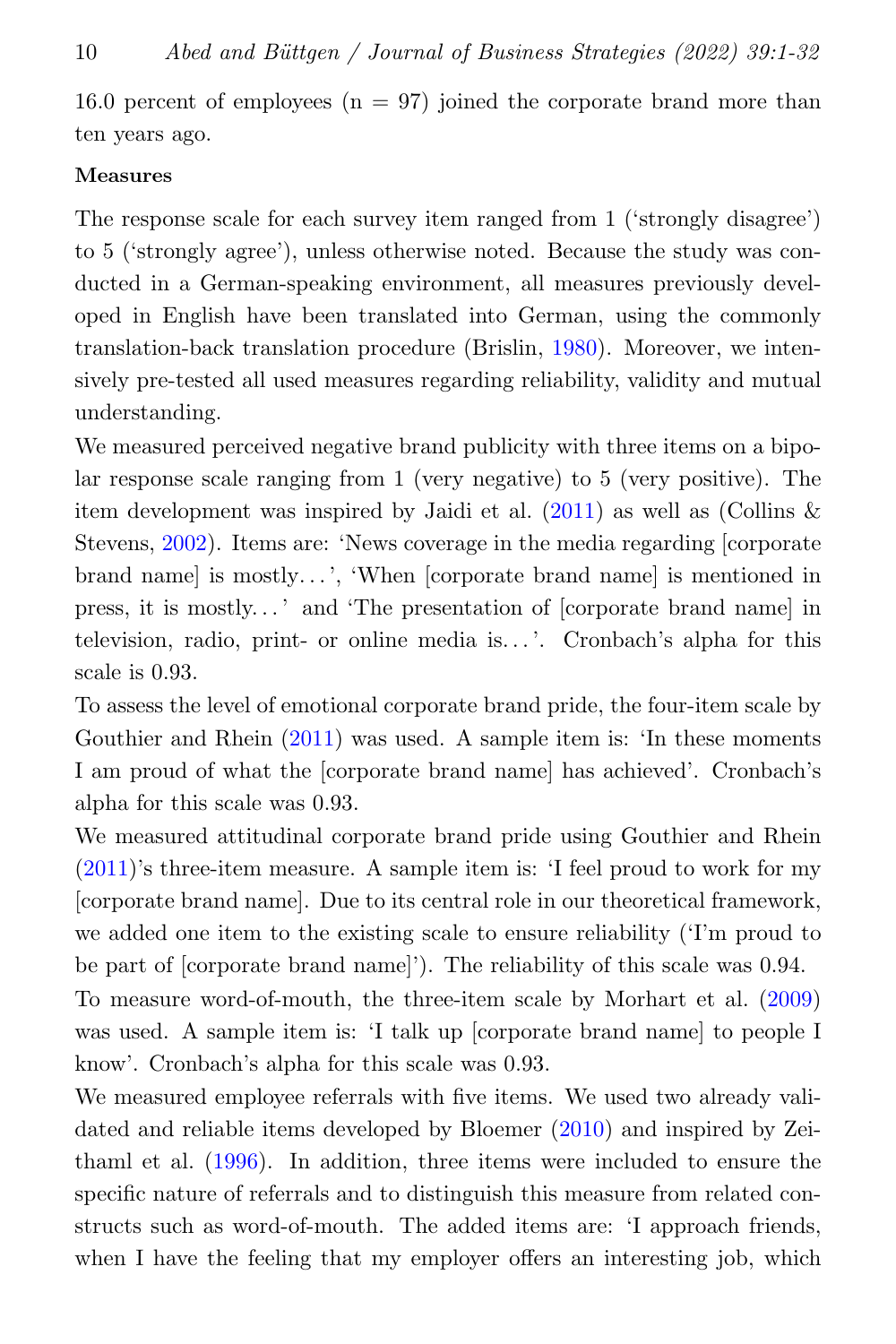suits them.', 'I forward job postings to friends, which seek employment.' and 'I approach friends, when I have the feeling that my employer offers an interesting job in a similar domain, in which they are currently working.' The Cronbach's alpha coefficient was 0.94.

To assess the level of employees' brand experience through internal communications, we used a three-item scale developed by Egeler et al. [\(2022\)](#page-25-5) and inspired by Aurand et al. [\(2005\)](#page-23-7). Items are: 'Through information in our internal communications, I experience what our corporate brand stands for.', 'I experience the corporate brand through editorial content in our internal communications.', 'I come in contact with the corporate brand through available media in our internal communications.' The reliability of this scale was 0.94.

Brand experience through external communications. To assess the level of employees' brand experience through external communications we used a three-item scale developed by Egeler et al. [\(2022\)](#page-25-5) and also inspired by Aurand et al. [\(2005\)](#page-23-7). Items are: 'I experience the corporate brand through editorial content in external communications (e. g. television, radio, etc.),' 'I experience our corporate brand in a private setting through external communication activities,' 'I come in contact with the corporate brand in a private context, through actions of the external communication.' The Cronbach's alpha for this scale was 0.93.

Consistent with past research, we controlled for several socio-demographic variables, including gender  $(1 = \text{female } 2 = \text{male})$ , corporate tenure  $(0-1)$ years, 1-2 years, 3-5 years, 6-10 years and more than 10 years), corporate size (0-19 employees, 20-99 employees, 100-499 employees and more than 500 employees), employee status (1 = management board 2 = executive employee  $3 =$  employee  $4 =$  freelancer  $5 =$  trainee  $6 =$  intern/working student/temporary staff), functional area (1 = consulting  $2 =$  design  $3 =$ purchasing  $4 = \text{finance}$  and accounting  $5 = \text{research}$  and development  $6 =$ IT 7= Services  $8 = \text{logistics } 9 = \text{marketing } 10 = \text{administribution } 11 = \text{HR}$  $12 =$  manufacturing  $13 =$  legal  $14 =$  management  $15 =$  sales  $16 =$  other) and education  $(1 =$  doctoral and postdoctoral  $2 =$  academic studies  $3 =$ foreman/technician  $4 =$  apprenticeship  $5 =$  university-entrance diploma 6  $=$  general certificate of secondary education  $7 =$  certificate of secondary education  $8 =$  none).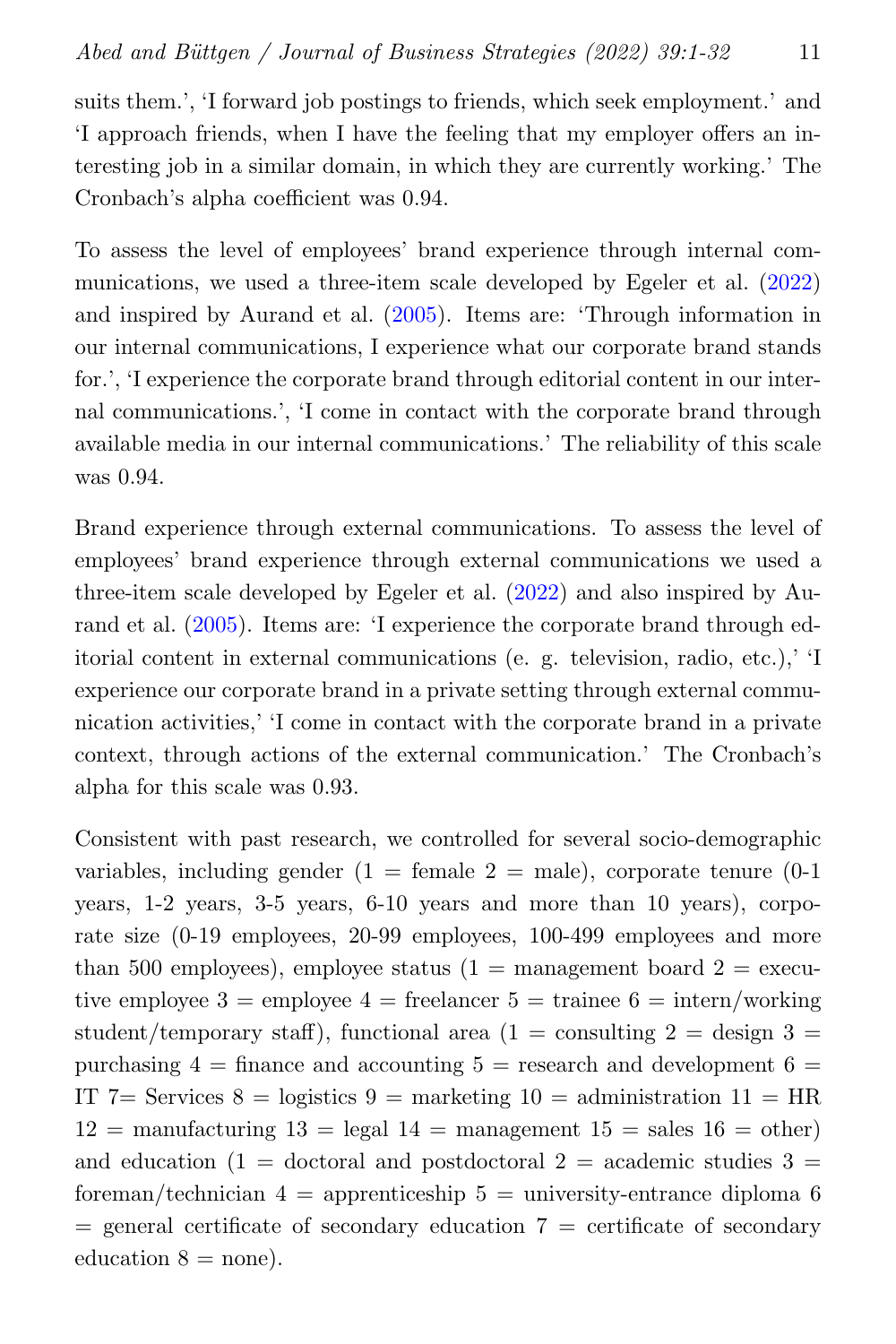#### 4. Analysis

We analysed data following Anderson and Gerbing [\(1991\)](#page-22-2) two step approach. In a first step we evaluate the psychometric properties of the scales. Moreover, we test for common method bias using established statistical techniques. In a second step, we test the hypothesized relationships using AMOS 25 (Arbuckle, [2003\)](#page-22-3).

To assess the quality of the measurement model, we ran a confirmatory factor analysis (CFA). We followed common recommendations from Gracia et al. [\(2013\)](#page-25-6) and Stumpp et al. [\(2009\)](#page-29-4) and used the following fit indices: goodness of fit index (GFI), adjusted goodness of fit index (AGFI), comparative fit index (CFI), normed fit index (NFI), tucker lewis index (TLI), root mean square error of approximation (RMSEA), and standardized root mean square error of approximation (SRMR). For GFI, AGFI, CFI, NFI and TLI values higher than .90 indicate good fit (Arbuckle, [2003;](#page-22-3) Bryne, [2001;](#page-23-9) B. Hair et al., [2006;](#page-26-5) Homburg & Giering, [1996;](#page-26-6) Hu & Bentler, [1998\)](#page-26-7). SRMR values lower than .05 indicate good fit respectively (J. Hair et al., [1998;](#page-26-8) Hu & Bentler, [1998\)](#page-26-7). CFA showed a good model fit: CMIN/DF = 1.753, SRMR = .02, RMSEA =  $.035$ , GFI =  $.94$ , AGFI =  $.92$ , NFI =  $.97$ , TLI =  $.98$ , CFI =  $.98$ . In addition, we compared the hypothesized model with three nested models (Table [1\)](#page-12-0). The original model shows a significant better fit than the alternative nested models, providing support for the distinctiveness of the constructs. Besides a satisfactory model fit, scales included in this study should exhibit convergent validity, reliability, and discriminant validity (Bagozzi  $\&$ Yi, [1988;](#page-23-10) Fornell & Larcker, [1981\)](#page-25-7). Since the lowest factor loading in our model was 0.75, there is support for convergent validity. For the reliabilities, see Table [2.](#page-14-0) Composite reliability (CR) and average variance extracted (AVE) were calculated based on the procedure of Fornell and Larcker [\(1981\)](#page-25-7). CR and AVE for all constructs were above 0.92 and 0.72 respectively. These values fulfill the recommended cut-off values of  $CR > 0.70$  and  $AVE > 0.50$ (Bagozzi & Yi, [1988;](#page-23-10) Fornell & Larcker, [1981\)](#page-25-7). Similarly, all AVE values are greater than the squared correlation between that factor and another factor, suggesting discriminant validity is given.

Data were collected at a single point of time from a single source, which can represent a potential risk regarding to the problem of common method variance (Podsakoff & Organ, [1986\)](#page-29-5). To minimize this bias, we referred to survey design guidelines proposed by Podsakoff et al. [\(2003\)](#page-29-6) guaranteeing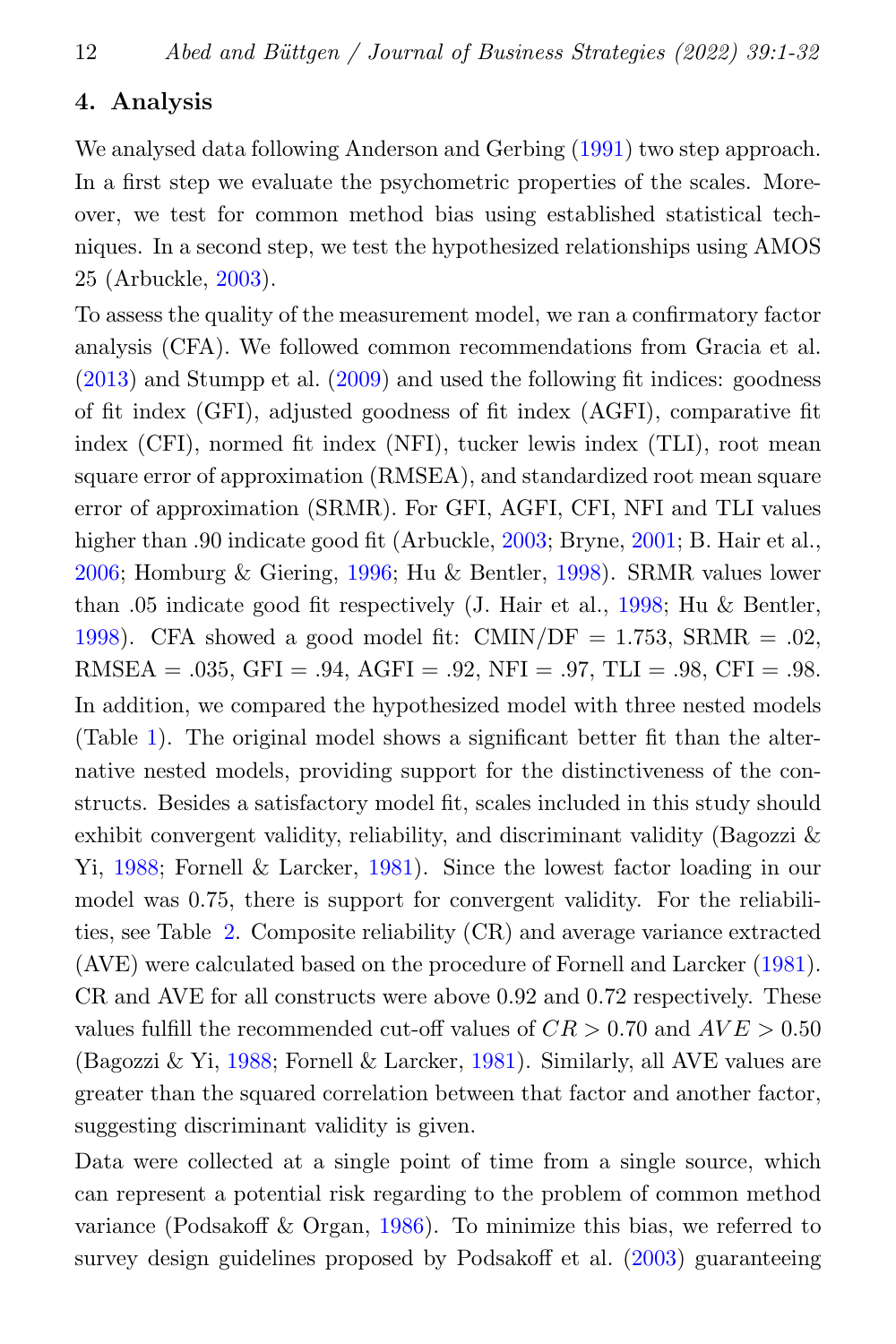<span id="page-12-0"></span>

| Table 1: Results of the Confirmatory Factor Analysis                              |                          |  |                                       |       |
|-----------------------------------------------------------------------------------|--------------------------|--|---------------------------------------|-------|
| Model                                                                             |                          |  | $\chi^2$ df CFI NFI RMSEA CFI         |       |
| Seven-factor Model                                                                |                          |  | $436.455$ $249$ $0.989$ $0.974$ 0.035 | 0.946 |
| Six-factor model 1:                                                               | 939.830 255 0.958 0.943  |  | 0.067                                 | 0.898 |
| WOM and employee referrals combined                                               |                          |  |                                       |       |
| Six-factor model 2:                                                               | 1067.423 255 0.950 0.930 |  | 0.072                                 | 0.863 |
| Emotional corporate brand pride                                                   |                          |  |                                       |       |
| and attitudinal corporate brand pride combined                                    |                          |  |                                       |       |
| One-factor model                                                                  |                          |  | 6933.159 270 0.591 0.583 0.202 0.527  |       |
| Note: CFI - comparative fit index; NFI - normed fit index;                        |                          |  |                                       |       |
| RMSEA - root mean square root error of approximation; GFI - goodness of fit index |                          |  |                                       |       |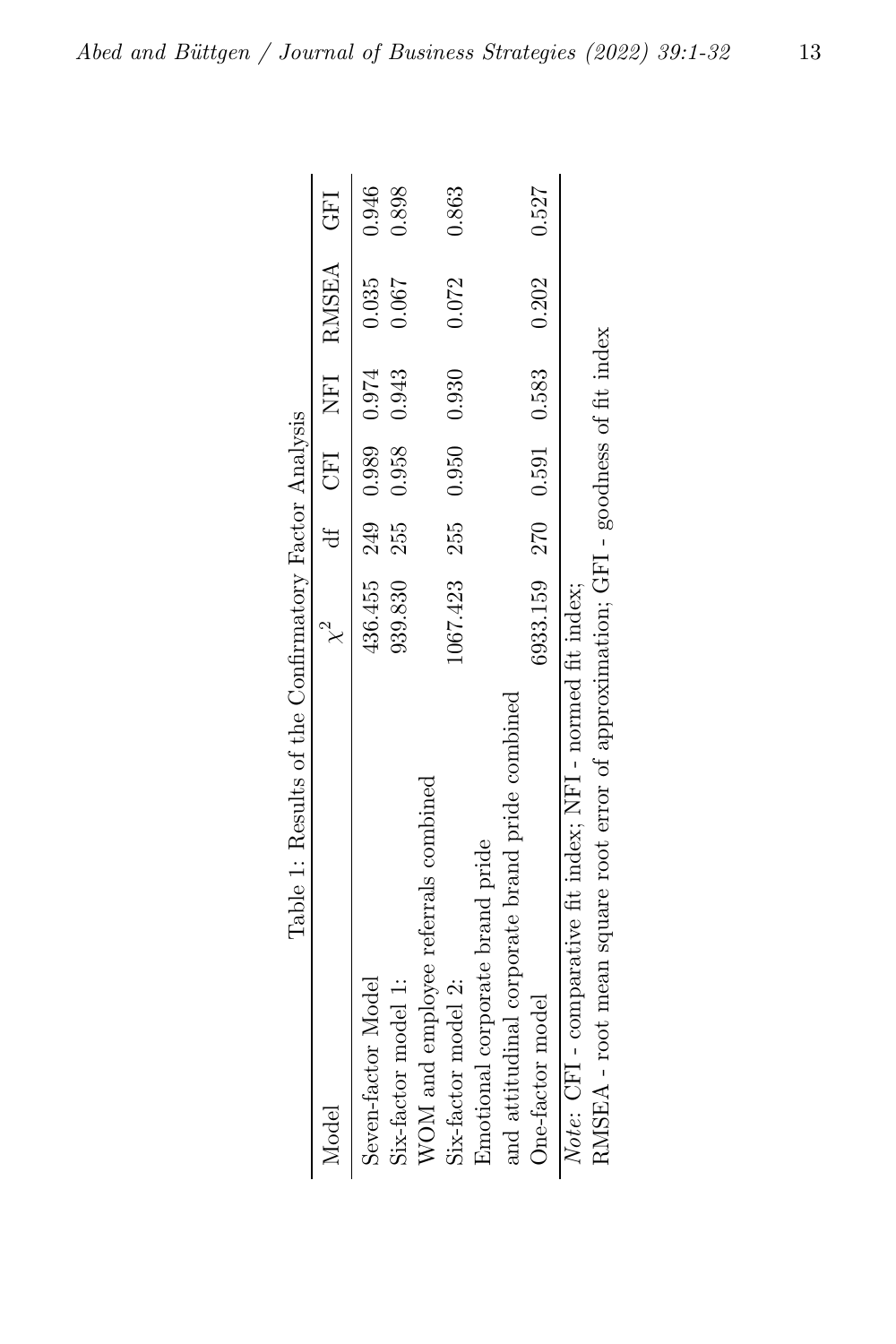confidentiality, using clear response guidelines, designing focused and specific items, and using different scale endpoints at one of the variables. Moreover, we counterbalanced the question order to disrupt the logical flow. To test statistically for potential common method bias, we conducted a Harman onefactor test (Podsakoff  $&$  Organ, [1986\)](#page-29-5). Results suggested the presence of 5 factors, indicating that common method effects are no serious problem in the data. In addition, we controlled for common method variance using a marker variable test (Lindell & Whitney, [2001\)](#page-27-6). We selected Felfe's 'transactional leadership' as a marker variable, as it was theoretically uncorrelated to most of the constructs. Analysis showed that none of the significant correlations of the model became nonsignificant or changed their sign. Thus, we assume that CMV is not likely to affect the validity of this study (Doty  $\&$  Glick, [1998\)](#page-24-4).

#### 5. Results

Means, standard deviations, correlations and reliabilities are shown in Table [2.](#page-14-0) The results are illustrated in Figure [2](#page-15-0) and reveal that only one out of ten hypotheses need to be rejected. Perceived negative corporate brand publicity adversely affect emotional corporate brand pride, supporting H1  $(\beta = .19, p < .001)$ . Similarly, perceived negative brand publicity directly affect brand supporting behavior of employees, namely WOM (H2a,  $\beta$  =  $-0.15, p < 0.001$  and employee referrals (H2b,  $\beta = -0.08, p < 0.002$ ). Moreover, we can confirm H3 stating that emotional corporate brand pride leads to attitudinal corporate brand pride ( $\beta = .79, p < .001$ ). In accordance with H4a and H4b, we show that attitudinal corporate brand pride significantly influences WOM (H4a,  $\beta = .74$ ,  $p < .001$ ) and employee referrals (H4b,  $\beta = .67, p < .001$ ).

In contrast to our expectations corporate brand experience through internal communications and corporate brand experience through external communications did not act in the same way in compensating perceived negative corporate brand publicity. Corporate brand experience through internal communications mitigates the perception of negative brand publicity (H5b,  $\beta = -0.22$ ,  $p < 0.001$ , supporting H5b. However, the path between corporate brand experience through external communications and perceived negative brand publicity wasn't significant, leading to a rejection of H5a ( $\beta = -.03$ , n.s.). To test whether emotional corporate brand pride can be triggered by the corporation through specific corporate brand experience, we test H6a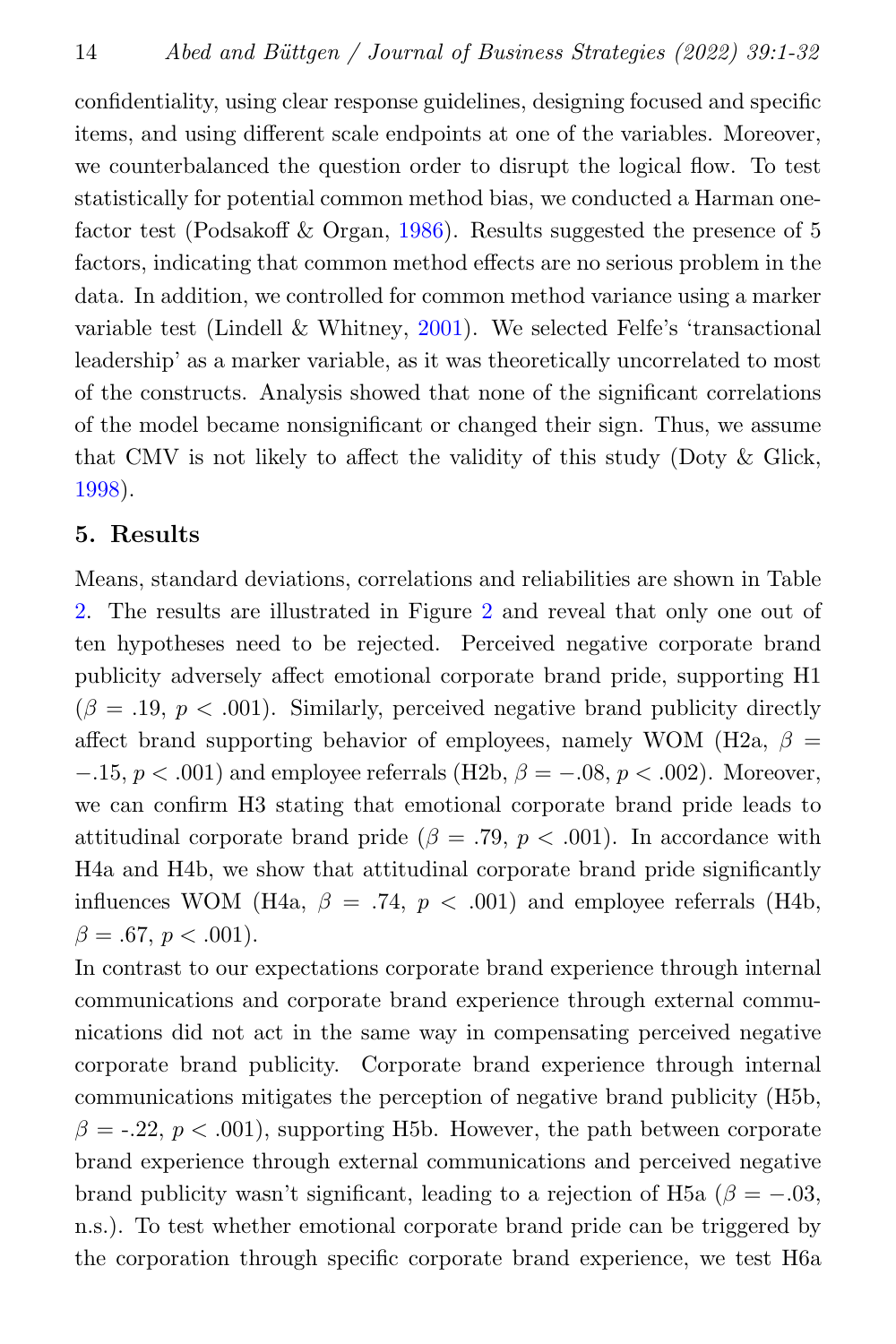<span id="page-14-0"></span>

| Table 2: Descriptive Statistics and Correlations                                                |                                 |                                         |                                 |                        |  |
|-------------------------------------------------------------------------------------------------|---------------------------------|-----------------------------------------|---------------------------------|------------------------|--|
| Variable                                                                                        | Mean SD $1$ $2$ $3$ $4$ $5$ $6$ |                                         |                                 |                        |  |
| 1. Perceived negative brand publicity                                                           | $2.31$ 0.88 (0.93)              |                                         |                                 |                        |  |
| 2. Emotional corporate brand pride                                                              | 3.86 1.01                       | $-0.27(0.93)$                           |                                 |                        |  |
| 3. Attitudinal corporate brand pride                                                            | 3.74 1.11                       | $-0.29$ 0.84 $(0.94)$                   |                                 |                        |  |
| MOM ·                                                                                           | 3.62 1.12                       | $-0.36$                                 | $0.68$ $0.78$ $(0.93)$          |                        |  |
| 5. Employee Referrals                                                                           | 3.37 1.23                       |                                         | $-0.26$ 0.58 0.68 0.68 $(0.94)$ |                        |  |
| through internal communications<br>6. Brand experience *                                        | 3.44 1.15                       | $-0.24$                                 | 0.41 0.44                       | $0.39$ $0.42$ $(0.94)$ |  |
| through external communications<br>7. Brand experience                                          | 2.57 1.30                       | $-0.13$ 0.30 0.35 0.34 0.34 0.45 (0.93) |                                 |                        |  |
| significant at $p < 0.01$ . Coefficient alphas appear on diagonal<br>Note: All correlations are |                                 |                                         |                                 |                        |  |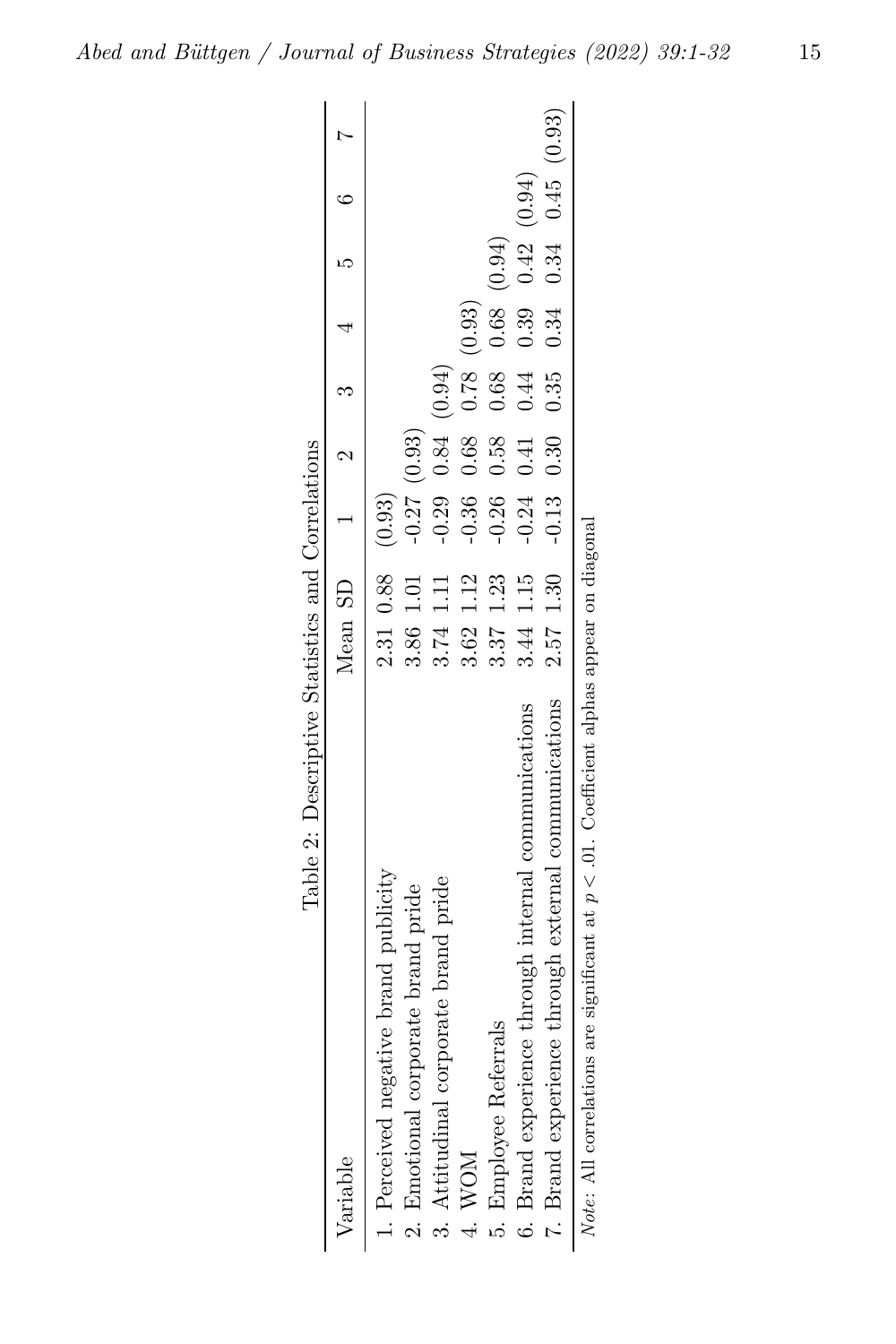<span id="page-15-0"></span>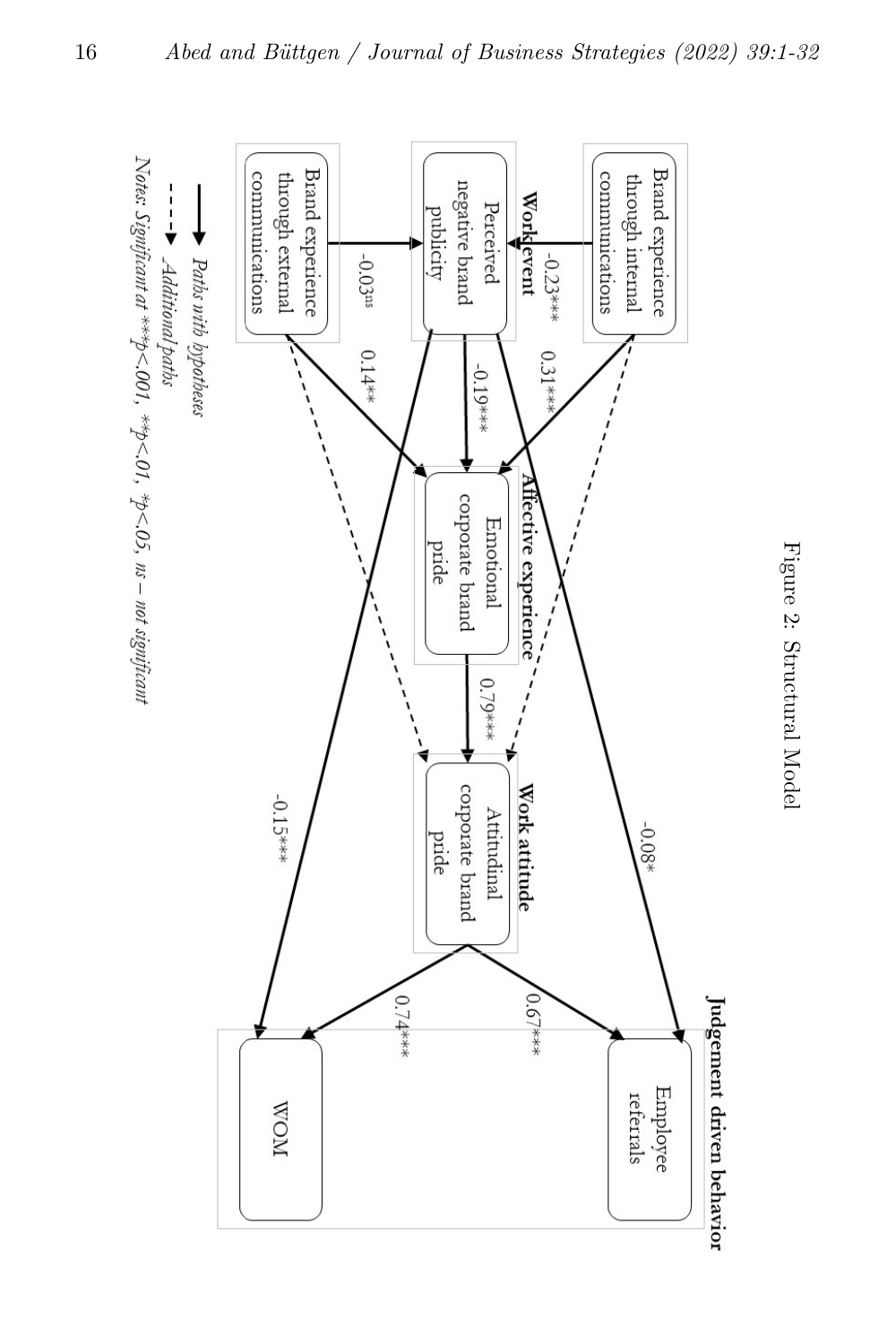and H6b. In line with expectations corporate brand experience through external communications positively affect emotional corporate brand pride (H6a,  $\beta = .14$ ,  $p < .002$ ). Similarly, corporate brand experience through internal communications influences emotional corporate brand pride (H6b,  $\beta = .31, p < .001$ ).

In addition, we tested for moderators that were not hypothesized. We conducted multi-group analysis as our possible moderators are discrete variables (Eberl, [2010\)](#page-24-5). We applied the procedure that Bryne [\(2010\)](#page-24-6) proposes to test the difference in our groups. Since Gouthier and Rhein [\(2011\)](#page-25-0) suggest that women show more (organizational) pride than men, we tested for gender effects. We also tested whether tenure influence the proposed paths as Helm [\(2013\)](#page-26-2) state that employees with a longer tenure might show higher levels of pride. Analysis showed that, in terms of the relationship between perceived negative corporate brand publicity and employee referrals, gender has a significant effect. Results suggest that men are less likely to recommend job offers. Furthermore, the relationship between corporate brand experience through external communications and emotional corporate brand pride, gender has a significant effect. However, group difference is marginal. Regarding tenure analysis showed that almost all paths did not differ, except for the relationship attitudinal corporate brand pride and employee referrals. Here, employees with a short tenure tend to show higher employee referrals behavior. Finally, multi-group analysis revealed that management and nonmanagement employees slightly differ in referral behavior ( $\beta = .04$ ,  $p < .04$ ). Results of the multi-group analysis are presented in Tables [3-](#page-17-0)[5.](#page-19-0)

### 6. Discussion

Although there are several studies providing empirical evidence that negative (brand) publicity has adverse effects on a number of consumer and applicant attitudes and behavioral intentions, it is unclear to what extent perceived negative corporate brand publicity affects employees. The present study reveals that perceived negative corporate brand publicity directly affects employee emotion, namely emotional corporate brand pride. Moreover, perceived negative corporate brand publicity has a direct effect on employees' brand supporting behavior like WOM and employee referrals. As the latter finding is in contrast to prior studies Müller and Gaus (e.g.  $2015$ ) who did not find significant effects of negative media on actual consumer behavior, we argue that a person's employer (i.e. brand) represent an important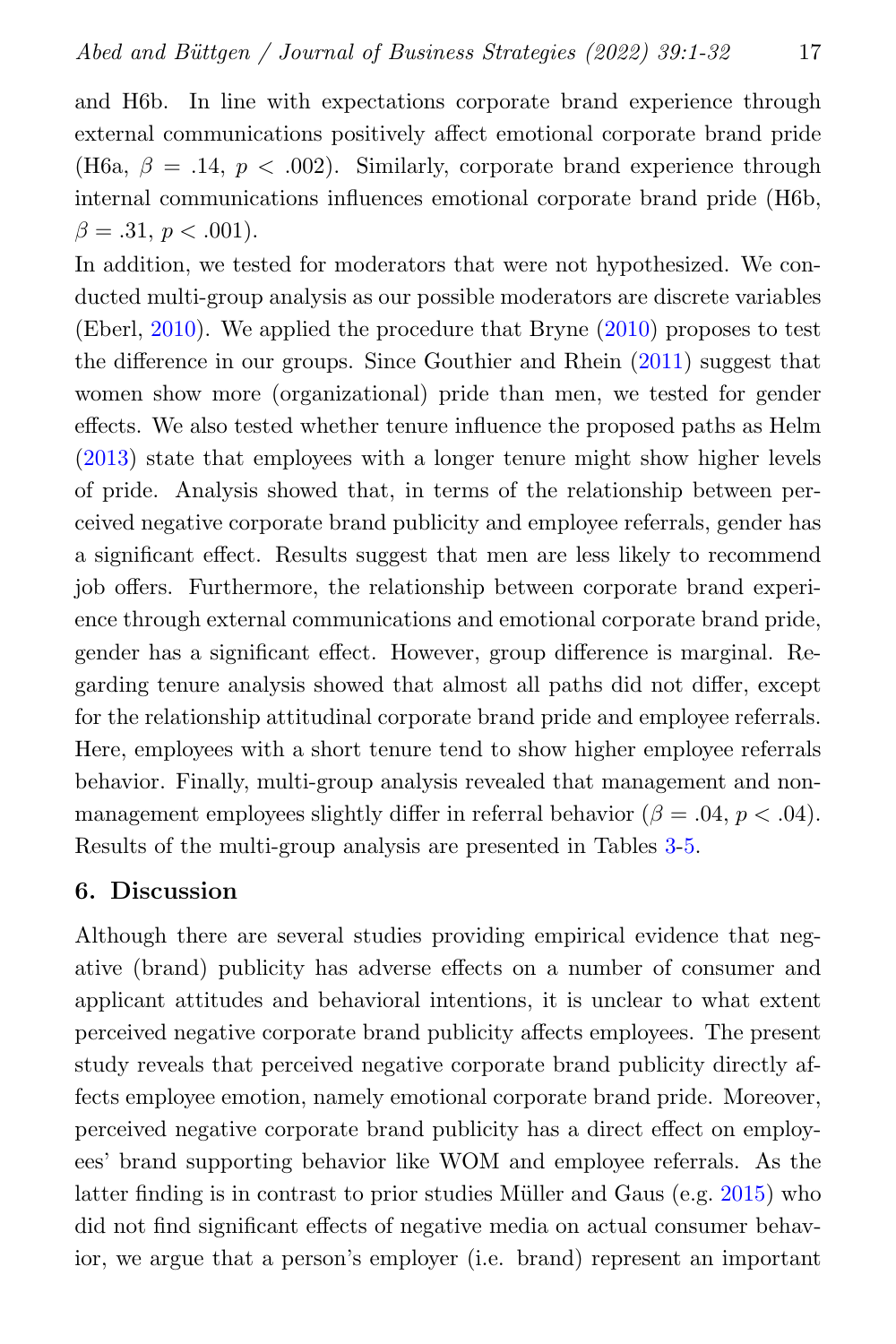|                                                                                       |          | Standard coefficent |                      |
|---------------------------------------------------------------------------------------|----------|---------------------|----------------------|
| Path                                                                                  |          | Male Female         | Difference<br>dno.rp |
| BE internal communication<br>$\rightarrow$ Perceived negative brand publicity $-0.23$ |          | $-0.22$             | 0.01                 |
| BE external communication<br>$\rightarrow$ Perceived negative brand publicity -0.02   |          | $-0.02$             | 0.00                 |
| Perceived negative brand publicity $\rightarrow$ Emotional corporate brand pride      | $-0.18$  | $-0.19$             | 0.02                 |
| Emotional corporate brand pride $\rightarrow$ Attitudinal corporate brand pride       | $0.81\,$ | <b>77.0</b>         | $0.04\,$             |
| Attitudinal corporate brand pride → Employee referrals                                | 0.67     | <b>190</b>          | 0.00                 |
| Attitudinal corporate brand piride → WOM                                              | 0.76     | 0.72                | $0.04\,$             |
| Perceived negative brand publicity $\rightarrow$ Employee referrals                   | $-0.09$  | $-0.07$             | 0.02                 |
| Perceived negative brand publicity $\rightarrow$ WOM                                  | $-0.17$  | $-0.15$             | 0.02                 |
| BE internal communication<br>$\rightarrow$ Emotional corporate brand pride            | 0.28     | 0.30                | 0.02                 |
| BE extend communication<br>$\rightarrow$ Emotional corporate brand pride              | 0.13     | 0.14                | $0.01^{***}$         |
| Mote: Sigmificant at ***σ∧.01: **σ∧0.5: *σ∧.10                                        |          |                     |                      |

Table 3: Multi-Group Analysis, by Gender Table 3: Multi-Group Analysis, by Gender

<span id="page-17-0"></span>Note: Significant at "" Note: Significant at \*\*\* $\frac{p}{q}$ 01; \*\* $p < 0.5$ ;  $*$  $\frac{p}{q}$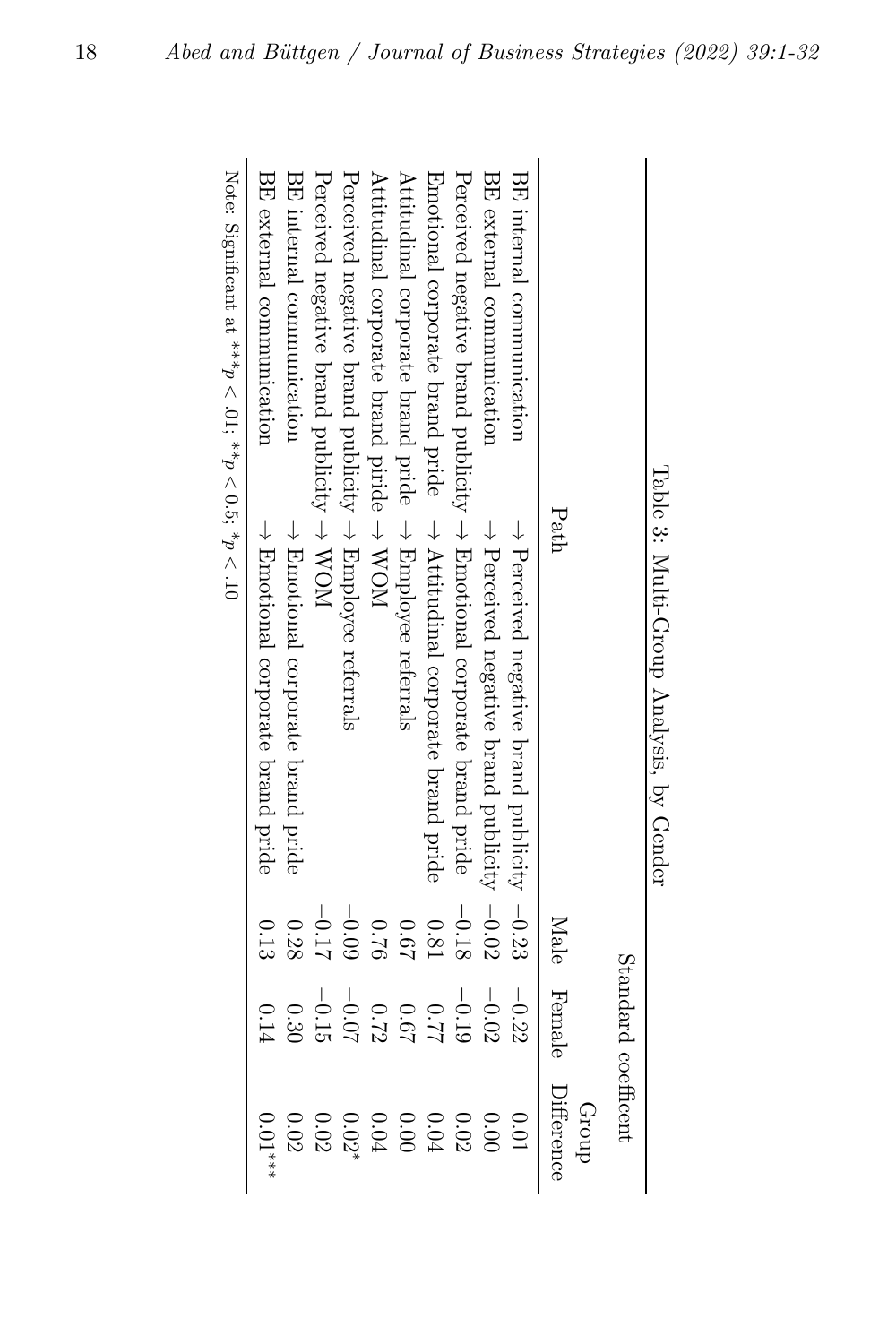| Table 4: Multi-Group Analysis, by Tenure                                              |                |                     |                     |
|---------------------------------------------------------------------------------------|----------------|---------------------|---------------------|
|                                                                                       |                | Standard coefficent |                     |
| Path                                                                                  | Tenure<br>Long | Tenure<br>Short     | Difference<br>Group |
| $\rightarrow$ Perceived negative brand publicity $-0.24$<br>BE internal communication |                | $-0.27$             | 0.03                |
| $\rightarrow$ Perceived negative brand publicity<br>BE external communication         | $-0.04$        | 0.04                | 0.00                |
| Perceived negative brand publicity $\rightarrow$ Emotional corporate brand pride      | $-0.15$        | $-0.15$             | 0.00                |
| Emotional corporate brand pride $\rightarrow$ Attitudinal corporate brand pride       | 0.81           | 0.80                | 0.01                |
| Attitudinal corporate brand pride $\rightarrow$ Employee referrals                    | 0.63           | 79.0                | $0.04*$             |
| Attitudinal corporate brand piride $\rightarrow$ WOM                                  | 0.72           | 0.71                | 0.01                |
| Perceived negative brand publicity $\rightarrow$ Employee referrals                   | $-0.11$        | $-0.09$             | 0.02                |
| Perceived negative brand publicity $\rightarrow$ WOM                                  | $-0.16$        | $-0.14$             | 0.02                |
| $\rightarrow$ Emotional corporate brand pride<br>BE internal communication            | 0.31           | 0.31                | 0.01                |
| $\rightarrow$ Emotional corporate brand pride<br>BE external communication            | 0.12           | 0.13                | $0.01***$           |
| Note: Significant at *** $p < 0.1$ ; ** $p < 0.5$ ; * $p < 10$                        |                |                     |                     |

Table 4: Multi-Group Analysis, by Tenure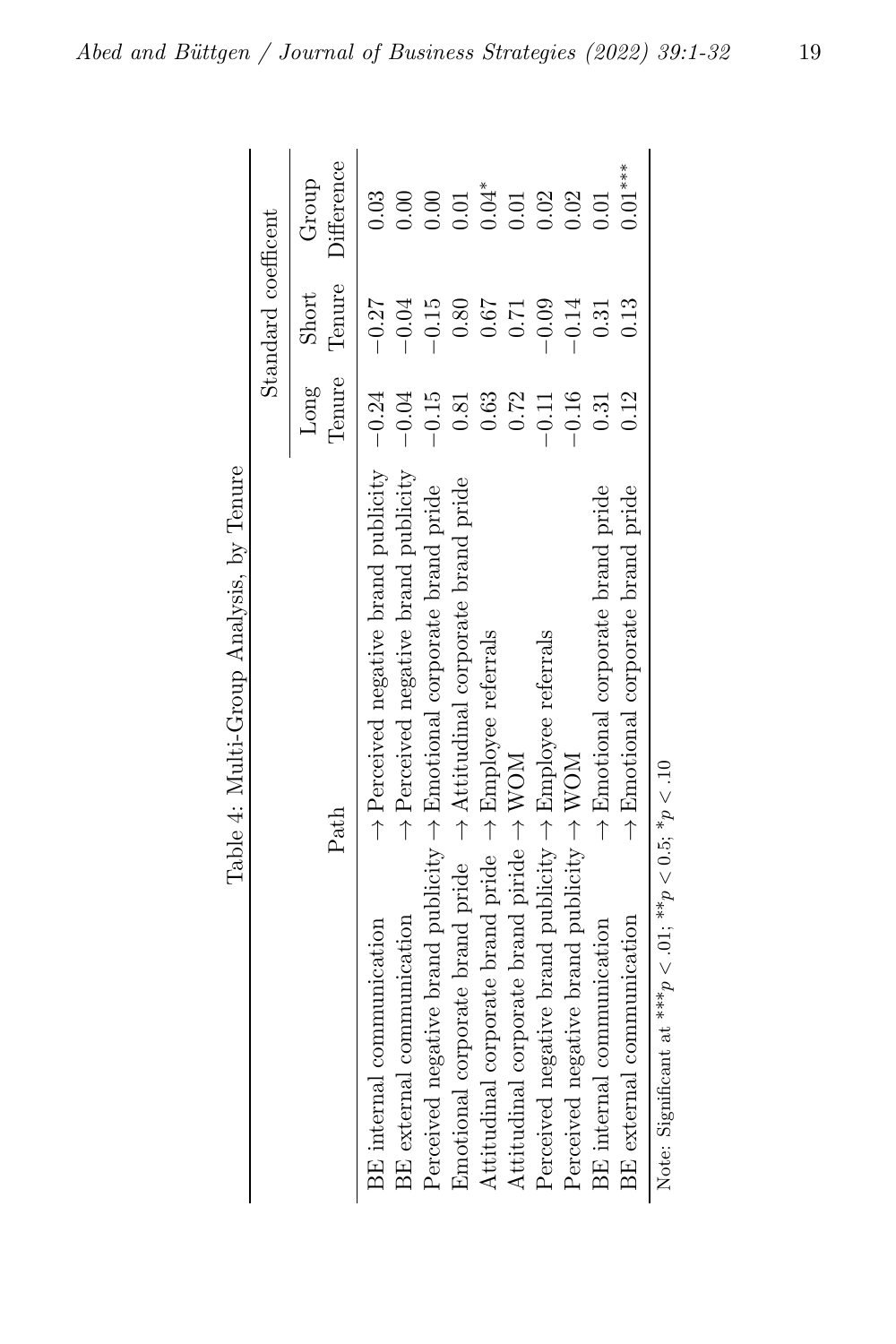|                                                                                  | Standa       | nd coefficent          |       |
|----------------------------------------------------------------------------------|--------------|------------------------|-------|
|                                                                                  |              | $\frac{1}{\text{Non}}$ | Group |
| Path                                                                             | Management M | Ianagement Difference  |       |
| BE internal communication<br>$\rightarrow$ Perceived negative brand publicity    | $-0.23$      |                        |       |
| BE external communication<br>$\rightarrow$ Perceived negative brand publicity    | $-0.03$      |                        |       |
| Perceived negative brand publicity $\rightarrow$ Emotional corporate brand pride | $-0.20$      |                        |       |
| Emotional corporate brand pride $\rightarrow$ Attitudinal corporate brand pride  | 77.0         |                        |       |
| Attitudinal corporate brand pride $\rightarrow$ Employee referrals               | 0.65         |                        |       |
| Attitudinal corporate brand piride $\rightarrow$ WOM                             | F2:0         |                        |       |
| Perceived negative brand publicity $\rightarrow$ Employee referrals              | $-0.09$      |                        |       |
| Perceived negative brand publicity $\rightarrow$ WOM                             | $-0.15$      |                        |       |
| BE internal communication<br>$\rightarrow$ Emotional corporate brand pride       | 0.29         |                        |       |
| BE external communication<br>$\rightarrow$ Emotional corporate brand pride       | 110          |                        |       |
|                                                                                  |              |                        |       |

<span id="page-19-0"></span>Table 3: Multi-Croup Analysis, by Management Role Table 5: Multi-Group Analysis, by Management Role

Note: Significant at \*\*\* $\frac{p}{q}$ 01; \*\* $p < 0.5$ ;  $*$  $\frac{p}{q}$ 10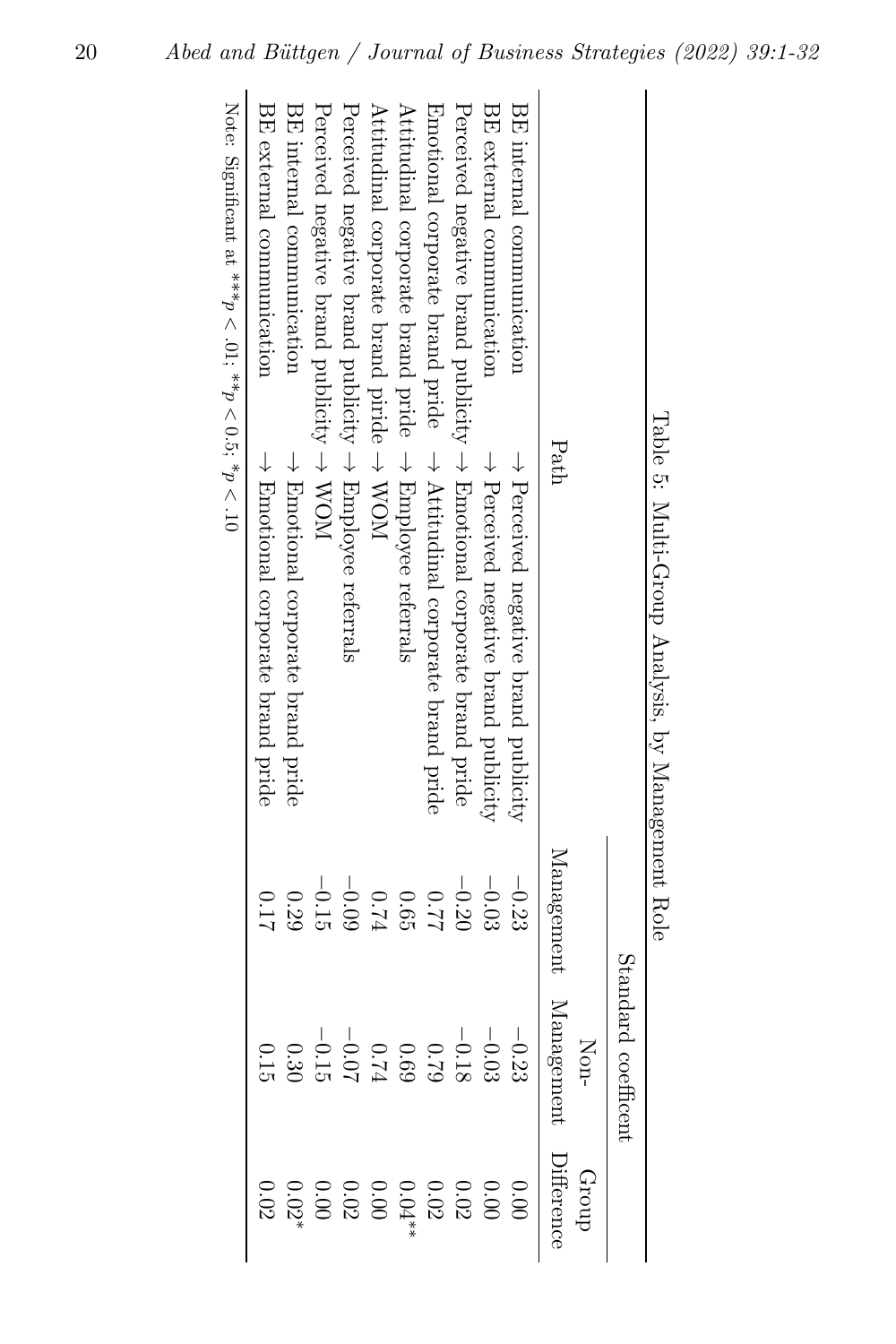part of the individual's self-concept leading to a change in employee behavior (Cable  $&$  Turban, [2003\)](#page-24-7).

In line with AET Weiss and Cropanzano [\(1996\)](#page-30-1) and earlier findings of Gouthier and Rhein [\(2011\)](#page-25-0), our results reveal that emotional corporate brand pride has downstream consequences regarding attitudinal corporate brand pride. Similarly, the results demonstrate that attitudinal corporate brand pride strongly influences WOM and employee referrals (brand supporting behavior). Here, the study helps to broaden the current view on internal branding, which mainly focuses on brand commitment as a central construct, highlighting the importance of (attitudinal) corporate brand pride in an (internal) branding context.

Contrary to what we expected, corporate brand experience through external communications did not mitigate the perception of negative brand publicity in the same way brand experience through internal communication does. This finding is noteworthy, because it illustrates that employees of a corporate brand seem to be more prone to brand experience through internal communications. In doing so, the results establish an understanding that in an employee context both communication channels are not equally effective in compensating negative corporate brand publicity. From a theoretical point of view, this circumstance might relate to the accessibility of information amongst others, suggesting that the likelihood that information is used as the basis of an evaluation is determined by the accessibility of that information (Feldman & Lynch, [1988;](#page-25-8) Herr et al., [1991\)](#page-26-9). In the context of our study, employees might use the internal communications more often as accessibility via the intranet is easier and often more detailed compared to external communications. Hence, the information is more present and therefore more effective. In addition, De Roeck et al. [\(2014\)](#page-24-8) and Gond et al. [\(2010\)](#page-25-9) showed that employees exhibited stronger feelings from internal CSR actions than from CSR actions towards other stakeholders, which could support our assumption that employees are more amenable to internal forms of communications.

Finally, this paper adds value to the existing research by showing how (emotional) corporate brand pride can be stimulated, responding to calls for further research (Kraemer et al., [2020\)](#page-27-3). Likewise, corporate brand experience through internal communications trigger (emotional) corporate brand pride more strongly.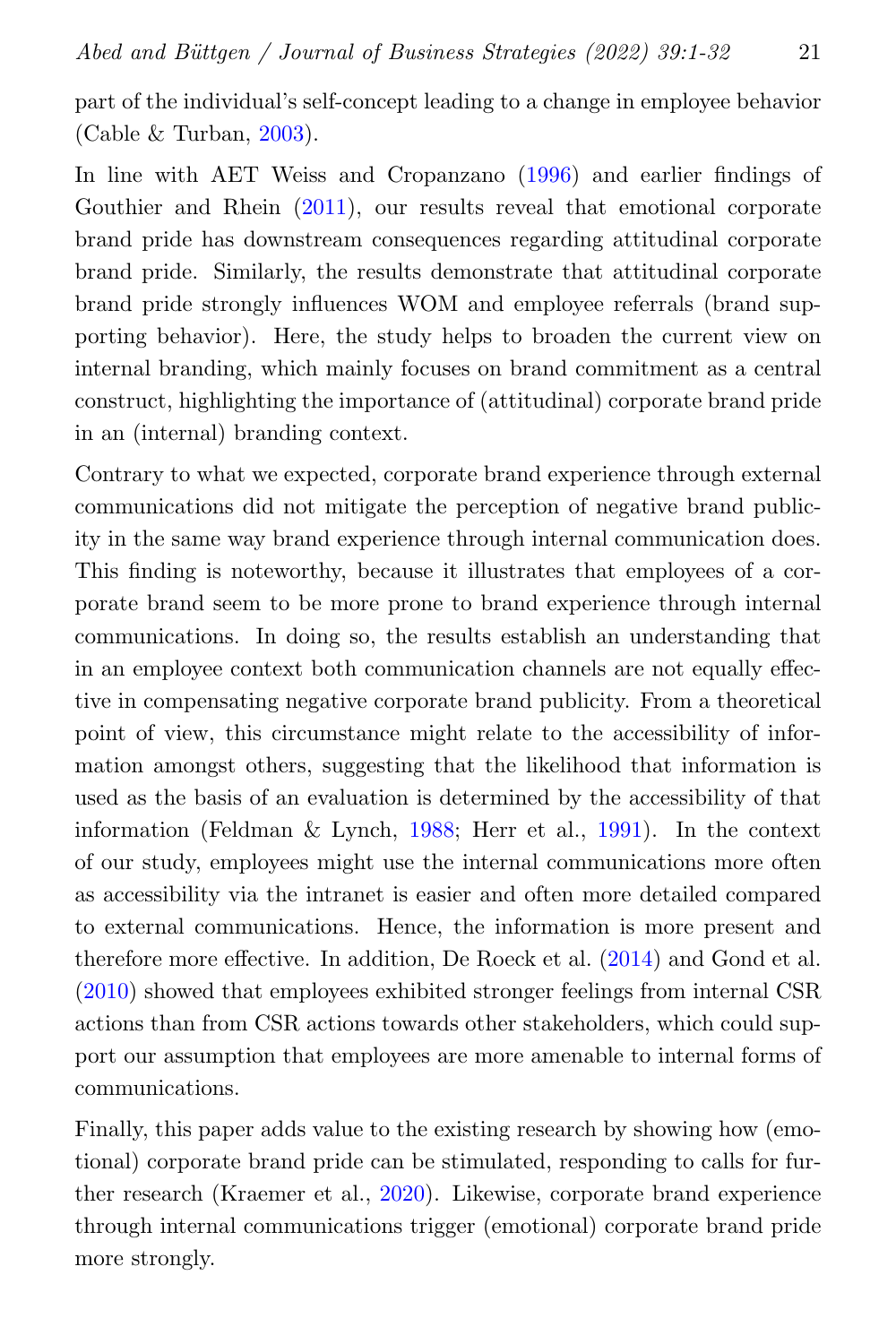The analysis of control variables (multi-group analysis) revealed only minor differences regarding gender, tenure and employee status. Here, we did not find strong gender effects. In contrast to expectations employees with a short tenure are more likely to recommend specific jobs of the corporation. It is also interesting that non-management employees are more likely to refer specific jobs to persons he or she knows. As management employees usually have a broad social capital and are usually well informed about vacancies, this result is surprising.

#### Limitations and implications for further research

Despite the new findings noted here, several limitations should be addressed. First, the sample comprise of German employees, implying that the results cannot be generalized. Second, this research used a cross-sectional design. However, it may be interesting how the influence of perceived brand publicity varies over time, calling for further research using a longitudinal design. In addition, further studies might use semi-structured interviews to gain insights answering the question what employees of a corporate brand expect in a situation of negative publicity from top management, their supervisors or in general regarding the brand they work for. Third, to provide a holistic view on effects of brand publicity the study used a more general measure, capturing various forms of negative brand publicity. In doing so, we disregard previous research showing that various forms of publicity exist, for example performance-related (Lee et al., [2013;](#page-27-0) Lin et al., [2011\)](#page-27-1) and value-related publicity (Kanar et al., [2010;](#page-27-7) Thwaites et al., [2012\)](#page-29-7). To provide further insights, future studies should include differentiated measures to capture specific forms of (brand) publicity. Fourth, this research neglected effects of dispositions. Affective-Events-Theory postulates the importance of dispositions on the relationship of work-events and emotions. For these reasons, future research should include dispositions. Fifth, nowadays various communication channels exist (e.g. social media) and future studies should try to answer the question if negative brand publicity is similarly harmful in all channels.

#### 7. Practical Implications

The findings of this research have several implications for management and marketing practitioners. As employees represent a crucial part of brands' success and competitive advantage, it is important to understand how the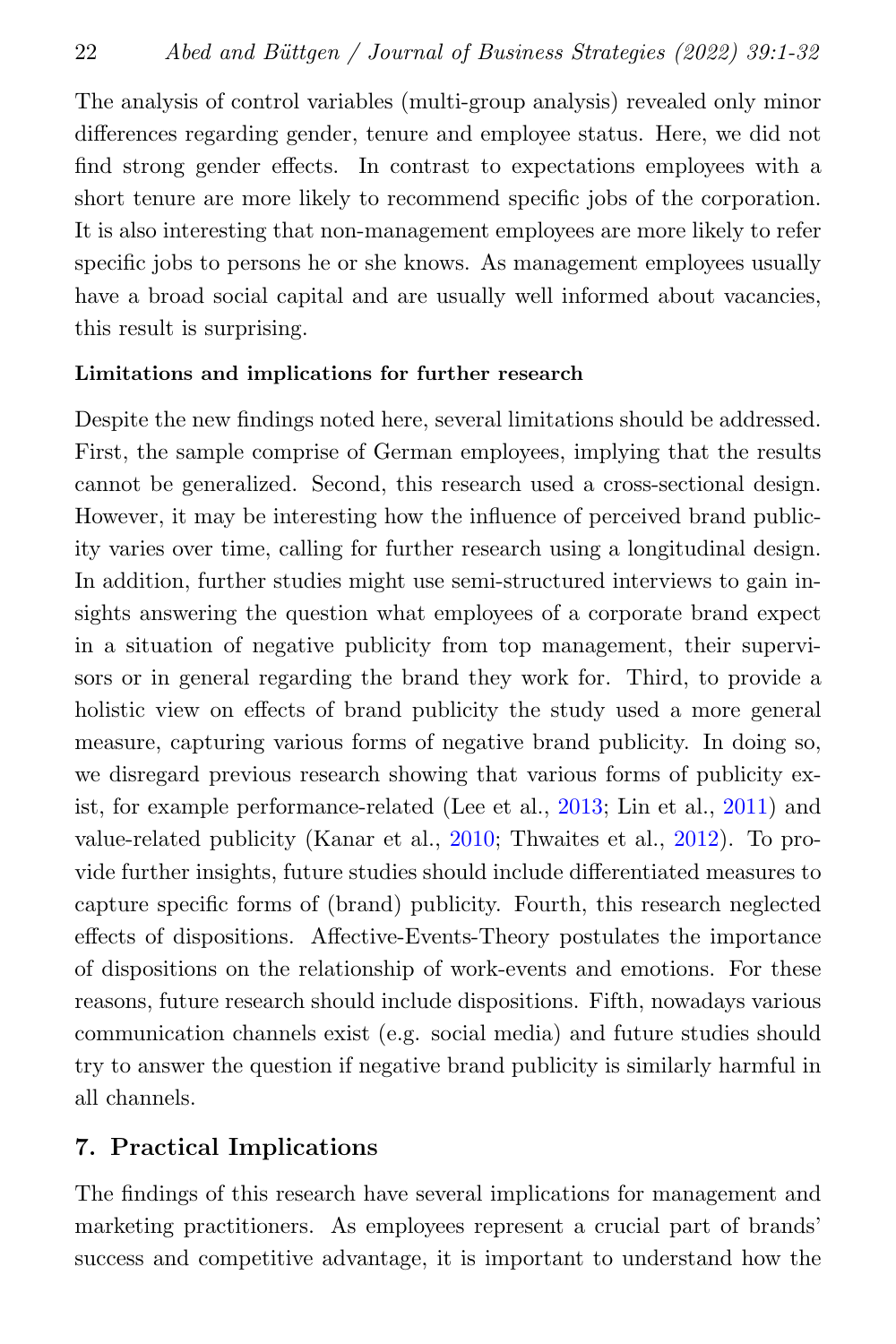detrimental effects of perceived negative brand publicity on employees' corporate brand pride and brand supporting behavior can be mitigated. The results show that corporation can effectively mitigate effects of perceived negative corporate brand publicity by creating a corporate brand experience. Here, marketing managers may be well advised to highlight corporate brand values through internal communications, which in turn negatively affect the employees' perception of negative brand publicity. Moreover, this study indicates the importance of corporate brand pride as a central driver of brand supporting behavior, namely employee referrals and employee WOM. As many branding initiatives base upon brand commitment, practitioners might think of including brand pride in their marketing concepts. This research shows how corporate brand pride can be fostered through specific marketing or branding activities, for example highlighting corporate brand values via internal communications.

At the same time, we show that employees with a long tenure are less likely to recommend jobs to friends, compared to employees with a short tenure. As referrals are nowadays an important recruiting source (e.g. Pieper, [2015;](#page-29-8) Van Hoye, [2013\)](#page-29-9), management and HR practitioners might stimulate employee referrals through incentives targeted at this particular group (e.g. differentiated referral bonuses). Similarly, managers are less likely to recommend jobs of their corporate brand to friends, compared to non-management employees. So, managers who usually have a large (business) network and know about various job opportunities within the corporation need to be encouraged to act as facilitators.

#### References

- <span id="page-22-1"></span>Albert, N., Merunka, D., & Valette-Florence, P. (2013). Brand passion: Antecedents and consequences. Journal of Business Research, 66(7), 904–909. <https://doi.org/10.1016/j.jbusres.2011.12.009>
- <span id="page-22-2"></span>Anderson, J. C., & Gerbing, D. W. (1991). Predicting the performance of measures in a confirmatory factor analysis with a pretest assessment of their substantive validities. Journal of Applied Psychology,  $76(5)$ , 732–740. <https://doi.org/10.1037/0021-9010.76.5.732>
- <span id="page-22-0"></span>Appleberg, K. A. (2005). The construction of a nomological network for organizational pride. Benedictine University.
- <span id="page-22-3"></span>Arbuckle, J. (2003). Amos 5.0 update to the amos user's guide. Marketing Department, SPSS Incorporated.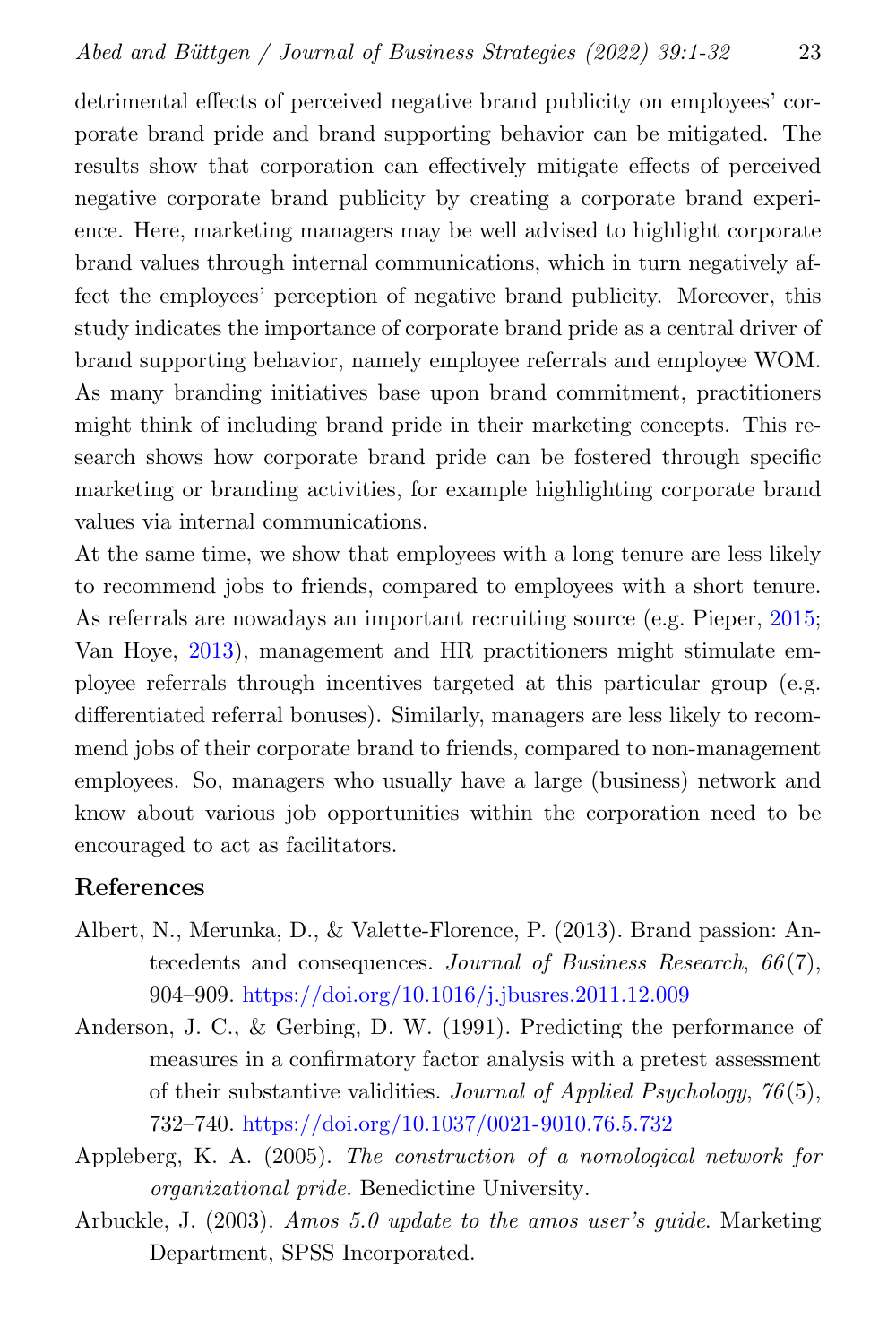- <span id="page-23-7"></span>Aurand, T. W., Gorchels, L., & Bishop, T. R. (2005). Human resource management's role in internal branding: An opportunity for crossfunctional brand message synergy. Journal of Product  $\mathcal C$  Brand Management. <https://doi.org/10.1108/10610420510601030>
- <span id="page-23-6"></span>Baer, M. D., Dhensa-Kahlon, R. K., Colquitt, J. A., Rodell, J. B., Outlaw, R., & Long, D. M. (2015). Uneasy lies the head that bears the trust: The effects of feeling trusted on emotional exhaustion. Academy of Management Journal, 58 (6), 1637–1657. [https://doi.org/10.5465](https://doi.org/10.5465/amj.2014.0246) [/amj.2014.0246](https://doi.org/10.5465/amj.2014.0246)
- <span id="page-23-10"></span>Bagozzi, R. P., & Yi, Y. (1988). On the evaluation of structural equation models. Journal of the Academy of Marketing Science, 16(1), 74–94.
- <span id="page-23-0"></span>Berger, J., Sorensen, A. T., & Rasmussen, S. J. (2010). Positive effects of negative publicity: When negative reviews increase sales. Marketing Science, 29 (5). <https://doi.org/10.1287/mksc.1090.0557>
- <span id="page-23-4"></span>Bloemer, J. (2010). The psychological antecedents of employee referrals. The International Journal of Human Resource Management, 21 (10), 1769–1791. <https://doi.org/10.1080/09585192.2010.500494>
- <span id="page-23-2"></span>Boons, M., Stam, D., & Barkema, H. G. (2015). Feelings of pride and respect as drivers of ongoing member activity on crowdsourcing platforms. Journal of Management Studies, 52 (6), 717–741. [https://doi.org/10](https://doi.org/10.1111/joms.12140) [.1111/joms.12140](https://doi.org/10.1111/joms.12140)
- <span id="page-23-1"></span>Boukis, A., Kostopoulos, G., & Katsaridou, I. (2014). IMO and different fit types as key enablers of employee brand-supporting behaviour. Journal of Strategic Marketing, 22 (2), 117–134. [https://doi.org/10](https://doi.org/10.1080/0965254X.2013.876066) [.1080/0965254X.2013.876066](https://doi.org/10.1080/0965254X.2013.876066)
- <span id="page-23-3"></span>Braxton, D. F., Muehling, D. D., & Joireman, J. (2019). The effects of processing mode and brand scandals on copycat product evaluations. Journal of Marketing Communications, 25 (3), 247–267. [https://doi.](https://doi.org/10.1080/13527266.2016.1236284) [org/10.1080/13527266.2016.1236284](https://doi.org/10.1080/13527266.2016.1236284)
- <span id="page-23-5"></span>Breaugh, J. A., & Starke, M. (2000). Research on employee recruitment: So many studies, so many remaining questions. Journal of Management, 26 (3), 405–434. <https://doi.org/10.1177/014920630002600303>
- <span id="page-23-8"></span>Brislin, R. W. (1980). Translation and content analysis of oral and written materials. Methodology, 389–444.
- <span id="page-23-9"></span>Bryne, B. (2001). Structural equation modeling with amos: Basic concepts, applications, and programming (1st ed.) Erlbaum.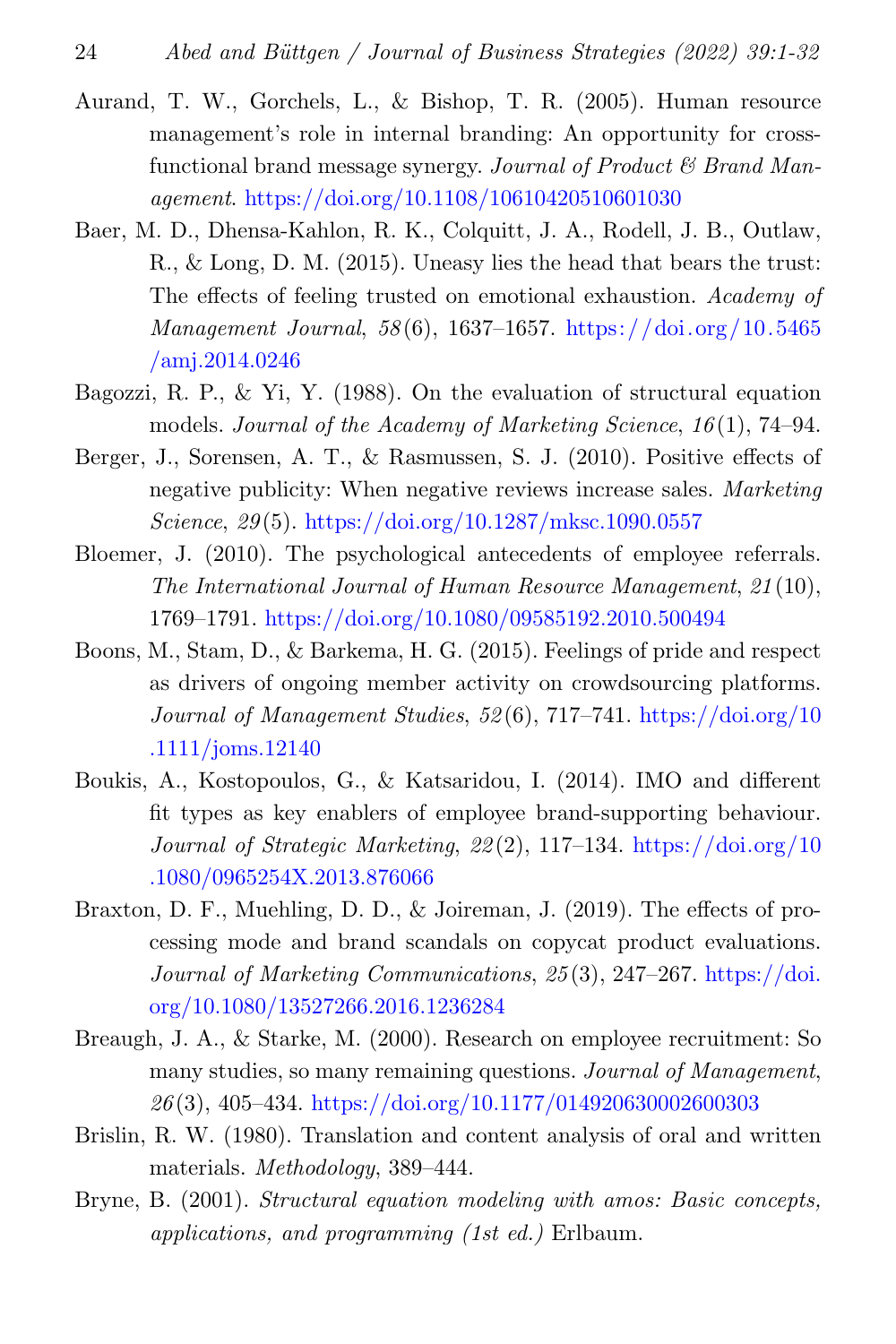- <span id="page-24-6"></span>Bryne, B. (2010). Structural equation modeling with amos: Basic concepts, applications, and programming (2nd ed.) Routledge.
- <span id="page-24-3"></span>Burmann, C., Zeplin, S., & Riley, N. (2009). Key determinants of internal brand management success: An exploratory empirical analysis. Journal of Brand Management,  $16(4)$ , 264–284. [https://doi.org/10.1057](https://doi.org/10.1057/bm.2008.6) [/bm.2008.6](https://doi.org/10.1057/bm.2008.6)
- <span id="page-24-7"></span>Cable, D. M., & Turban, D. B. (2003). The value of organizational reputation in the recruitment context: A brand-equity perspective. Journal of Applied Social Psychology, 33 (11), 2244–2266. [https://doi.org/10.1](https://doi.org/10.1111/j.1559-1816.2003.tb01883.x) [111/j.1559-1816.2003.tb01883.x](https://doi.org/10.1111/j.1559-1816.2003.tb01883.x)
- <span id="page-24-1"></span>Cleeren, K., Van Heerde, H. J., & Dekimpe, M. G. (2013). Rising from the ashes: How brands and categories can overcome product-harm crises. Journal of Marketing, 77 (2), 58–77. [https://doi.org/10.1509/jm.10](https://doi.org/10.1509/jm.10.0414) [.0414](https://doi.org/10.1509/jm.10.0414)
- <span id="page-24-0"></span>Collins, C. J., & Stevens, C. K. (2002). The relationship between early recruitment-related activities and the application decisions of new labor-market entrants: A brand equity approach to recruitment. Journal of Applied Psychology,  $87(6)$ , 1121–1133. [https://doi.org/10.103](https://doi.org/10.1037/0021-9010.87.6.1121) [7/0021-9010.87.6.1121](https://doi.org/10.1037/0021-9010.87.6.1121)
- <span id="page-24-2"></span>De Matos, C. A., & Rossi, C. A. V. (2008). Word-of-mouth communications in marketing: A meta-analytic review of the antecedents and moderators. Journal of the Academy of Marketing Science, 36 (4), 578–596. <https://doi.org/10.1007/s11747-008-0121-1>
- <span id="page-24-8"></span>De Roeck, K., Marique, G., Stinglhamber, F., & Swaen, V. (2014). Understanding employees' responses to corporate social responsibility: Mediating roles of overall justice and organisational identification. The International Journal of Human Resource Management, 25 (1), 91–112. <https://doi.org/10.1080/09585192.2013.781528>
- <span id="page-24-4"></span>Doty, D. H., & Glick, W. H. (1998). Common methods bias: Does common methods variance really bias results? Organizational Research Method, 1 (4), 374–406. <https://doi.org/10.1177/109442819814002>
- <span id="page-24-5"></span>Eberl, M. (2010). An application of PLS in multi-group analysis: The need for differentiated corporate-level marketing in the mobile communications industry. In Handbook of partial least squares (pp. 487–514). Springer. [https://doi.org/10.1007/978-3-540-32827-8](https://doi.org/10.1007/978-3-540-32827-8_22) 22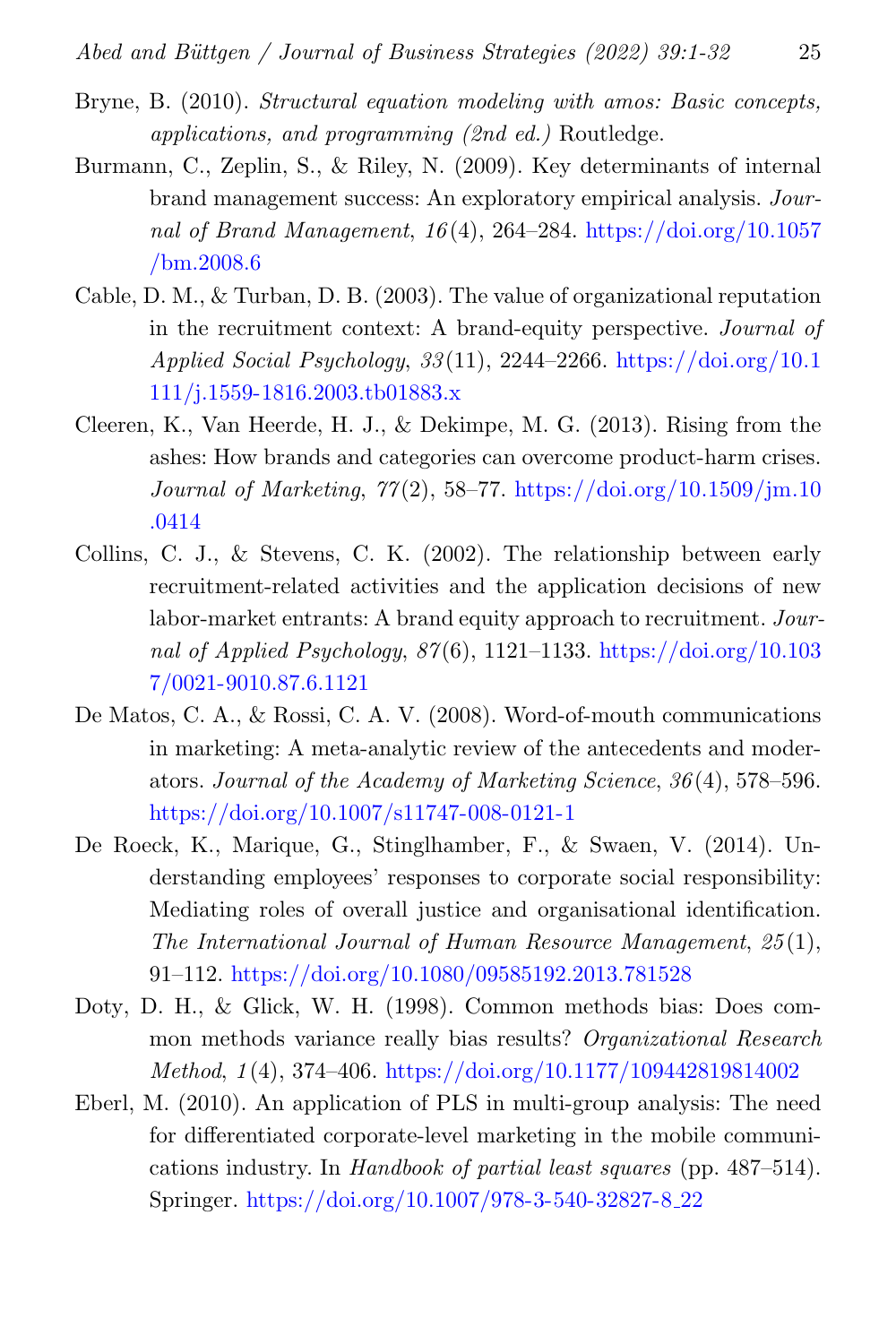- <span id="page-25-5"></span>Egeler, P., Abed, F., & Büttgen, M. (2022). Corporate brand experience as a new construct and its effects on employees' corporate brand pride and brand-supporting behaviours. International Journal of Business and Management,  $17(3)$ . <https://doi.org/10.5539/ijbm.v17n3p39>
- <span id="page-25-4"></span>Eisingerich, A. B., Rubera, G., Seifert, M., & Bhardwaj, G. (2011). Doing good and doing better despite negative information?: The role of corporate social responsibility in consumer resistance to negative information. Journal of Service Research,  $14(1)$ , 60–75. [https://doi.org/1](https://doi.org/10.1177/1094670510389164) [0.1177/1094670510389164](https://doi.org/10.1177/1094670510389164)
- <span id="page-25-2"></span>Elfenbein, H. A. (2007). 7 emotion in organizations: A review and theoretical integration. Academy of Management Annals, 1(1), 315–386. [https:](https://doi.org/10.1080/078559812) [//doi.org/10.1080/078559812](https://doi.org/10.1080/078559812)
- <span id="page-25-8"></span>Feldman, J. M., & Lynch, J. G. (1988). Self-generated validity and other effects of measurement on belief, attitude, intention, and behavior. Journal of Applied Psychology,  $73(3)$ , 421. [https://doi.org/10.1037](https://doi.org/10.1037/0021-9010.73.3.421) [/0021-9010.73.3.421](https://doi.org/10.1037/0021-9010.73.3.421)
- <span id="page-25-1"></span>Fisher, C. D., & Ashkanasy, N. M. (2000). The emerging role of emotions in work life: An introduction. [https://doi.org/10.1002/\(SICI\)1099-137](https://doi.org/10.1002/(SICI)1099-1379(200003)21:2<3C123::AID-JOB33>3E3.0.CO;2-8) 9(200003)21:2⟨[3C123::AID-JOB33](https://doi.org/10.1002/(SICI)1099-1379(200003)21:2<3C123::AID-JOB33>3E3.0.CO;2-8)⟩3E3.0.CO;2-8
- <span id="page-25-7"></span>Fornell, C., & Larcker, D. F. (1981). Evaluating structural equation models with unobservable variables and measurement error. Journal of Marketing Research, 18 (1), 39–50. [https://doi.org/10.1177/0022243](https://doi.org/10.1177/002224378101800104) [78101800104](https://doi.org/10.1177/002224378101800104)
- <span id="page-25-9"></span>Gond, J.-P., El-Akremi, A., Igalens, J., & Swaen, V. (2010). Corporate social responsibility influence on employees. International Center for Corporate Social Responsibility, 54.
- <span id="page-25-0"></span>Gouthier, M. H., & Rhein, M. (2011). Organizational pride and its positive effects on employee behavior. Journal of Service Management. [https:](https://doi.org/10.1108/09564231111174988) [//doi.org/10.1108/09564231111174988](https://doi.org/10.1108/09564231111174988)
- <span id="page-25-6"></span>Gracia, E., Salanova, M., Grau, R., & Cifre, E. (2013). How to enhance service quality through organizational facilitators, collective work engagement, and relational service competence. European Journal of Work and Organizational Psychology, 22 (1), 42–55. [https://doi.org/](https://doi.org/10.1080/1359432X.2011.628793) [10.1080/1359432X.2011.628793](https://doi.org/10.1080/1359432X.2011.628793)
- <span id="page-25-3"></span>Hagenbuch, D. J., Wiese, M. D., Dose, J. J., & Bruce, M. L. (2008). Understanding satisfied and affectively committed clients' lack of referral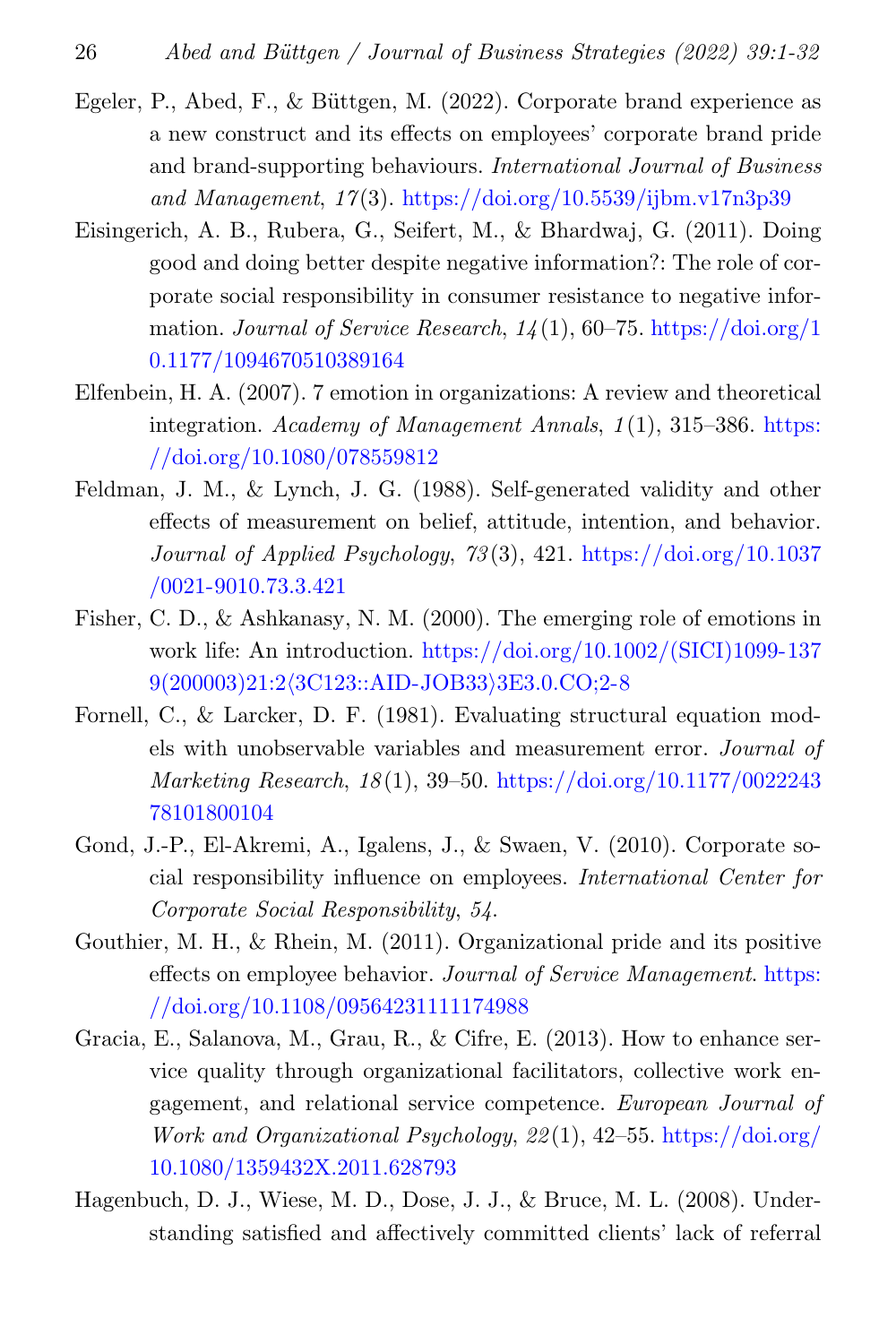intent. Services Marketing Quarterly, 29 (3), 24–74. [https://doi.org/1](https://doi.org/10.1080/15332960802125932) [0.1080/15332960802125932](https://doi.org/10.1080/15332960802125932)

- <span id="page-26-5"></span>Hair, B., J.F.and Babin, Black, W., Anderson, R., & Tatham, R. (2006). Multivariate data analysis (6th edition). Pearson.
- <span id="page-26-8"></span>Hair, J., Anderson, R., Tatham, R., & Black, W. (1998). Multivariate data analysis (5th edition). Pearson.
- <span id="page-26-4"></span>Harris, F., & De Chernatony, L. (2001). Corporate branding and corporate brand performance. European Journal of marketing. [https://doi.org/](https://doi.org/10.1108/03090560110382101) [10.1108/03090560110382101](https://doi.org/10.1108/03090560110382101)
- <span id="page-26-3"></span>Harrison, W. L. (2001). The measurement of word-of-mouth communication and an investigation of service quality and customer commitment as potential antecedents. Journal of Service Research,  $\frac{1}{4}(1)$ , 60–75. <https://doi.org/10.1177/109467050141006>
- <span id="page-26-2"></span>Helm, S. (2013). A matter of reputation and pride: Associations between perceived external reputation, pride in membership, job satisfaction and turnover intentions. British Journal of Management,  $24(4)$ , 542– 556. <https://doi.org/10..1111/j.1467-8551.2012.00827.x>
- <span id="page-26-9"></span>Herr, P. M., Kardes, F. R., & Kim, J. (1991). Effects of word-of-mouth and product-attribute information on persuasion: An accessibilitydiagnosticity perspective. Journal of Consumer Research,  $17(4)$ ,  $454-$ 462. <https://doi.org/10.1086/208570>
- <span id="page-26-1"></span>Herrbach, O., Mignonac, K., & Gatignon, A.-L. (2004). Exploring the role of perceived external prestige in managers' turnover intentions. The International Journal of Human Resource Management, 15 (8), 1390– 1407. <https://doi.org/10.1080/0958519042000257995>
- <span id="page-26-0"></span>Hock, S. J., & Raithel, S. (2019). Managing negative celebrity endorser publicity: How announcements of firm (non) responses affect stock returns. Management Science,  $66(3)$ , 1473–1495. [https://doi.org/10.1](https://doi.org/10.1287/mnsc.2018.3243) [287/mnsc.2018.3243](https://doi.org/10.1287/mnsc.2018.3243)
- <span id="page-26-6"></span>Homburg, C., & Giering, A. (1996). Konzeptualisierung und Operationalisierung komplexer Konstrukte: Ein Leitfaden für die Marketingforschung. Marketing: Zeitschrift für Forschung und Praxis,  $18(1)$ , 5–24. <https://doi.org/10.15358/3044-1369-1996-1-5>
- <span id="page-26-7"></span>Hu, L.-t., & Bentler, P. M. (1998). Fit indices in covariance structure modeling: Sensitivity to underparameterized model misspecification. Psy-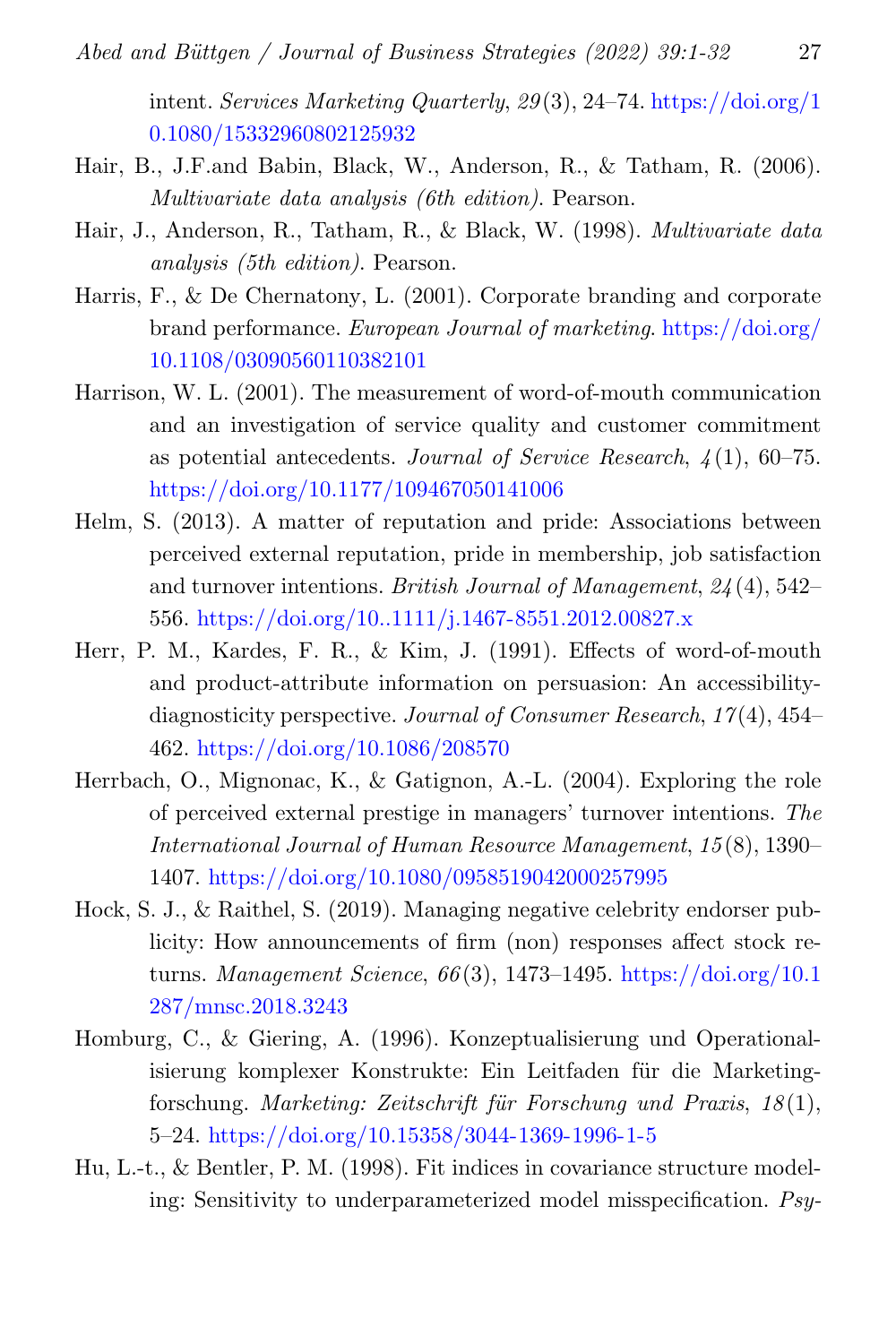- 28 Abed and Büttgen / Journal of Business Strategies (2022) 39:1-32  $chological Methods, 3(4), 424–453. <https://doi.org/10.1037/1082-98>$  $chological Methods, 3(4), 424–453. <https://doi.org/10.1037/1082-98>$  $chological Methods, 3(4), 424–453. <https://doi.org/10.1037/1082-98>$ [9X.3.4.424](https://doi.org/10.1037/1082-989X.3.4.424)
- <span id="page-27-2"></span>Jaidi, Y., Van Hooft, E. A., & Arends, L. R. (2011). Recruiting highly educated graduates: A study on the relationship between recruitment information sources, the theory of planned behavior, and actual job pursuit. Human Performance,  $24(2)$ , 135–157. [https://doi.org/10.1](https://doi.org/10.1080/08959285.2011.554468) [080/08959285.2011.554468](https://doi.org/10.1080/08959285.2011.554468)
- <span id="page-27-7"></span>Kanar, A. M., Collins, C. J., & Bell, B. S. (2010). A comparison of the effects of positive and negative information on job seekers' organizational attraction and attribute recall. Human Performance, 23 (3), 193–212. <https://doi.org/10.1080/08959285.2010.487842>
- <span id="page-27-5"></span>King, C., & Grace, D. (2010). Building and measuring employee-based brand equity. European Journal of marketing. [https://doi.org/10.1108/03](https://doi.org/10.1108/03090561011047472) [090561011047472](https://doi.org/10.1108/03090561011047472)
- <span id="page-27-4"></span>Kraemer, T., & Gouthier, M. H. (2014). How organizational pride and emotional exhaustion explain turnover intentions in call centers: A multigroup analysis with gender and organizational tenure. Journal of Service Management. <https://doi.org/10.1108/JOSM-07-2013-0173>
- <span id="page-27-3"></span>Kraemer, T., Weiger, W. H., Gouthier, M. H., & Hammerschmidt, M. (2020). Toward a theory of spirals: The dynamic relationship between organizational pride and customer-oriented behavior. Journal of the Academy of Marketing Science,  $\frac{18(6)}{0}$ , 1095–1115. [https://doi.org/1](https://doi.org/10.1007/s11747-019-00715-0) [0.1007/s11747-019-00715-0](https://doi.org/10.1007/s11747-019-00715-0)
- <span id="page-27-0"></span>Lee, C.-H., Hwang, F.-M., & Yeh, Y.-C. (2013). The impact of publicity and subsequent intervention in recruitment advertising on job searching freshmen's attraction to an organization and job pursuit intention. Journal of Applied Social Psychology, 43 (1), 1–13. [https://doi.org/1](https://doi.org/10.1111/j.1559-1816.2012.00975.x) [0.1111/j.1559-1816.2012.00975.x](https://doi.org/10.1111/j.1559-1816.2012.00975.x)
- <span id="page-27-1"></span>Lin, C.-P., Chen, S.-C., Chiu, C.-K., & Lee, W.-Y. (2011). Understanding purchase intention during product-harm crises: Moderating effects of perceived corporate ability and corporate social responsibility. Journal of Business Ethics, 102 (3), 455–471. [https://doi.org/10.1007/s1](https://doi.org/10.1007/s10551-011-0824-y) [0551-011-0824-y](https://doi.org/10.1007/s10551-011-0824-y)
- <span id="page-27-6"></span>Lindell, M., & Whitney, D. (2001). Accounting for common method variance in cross-selectional research designs. Journal of Applied Psychology, 86 (1), 114–121. <https://doi.org/10.1037/0021-9010.86.1.114>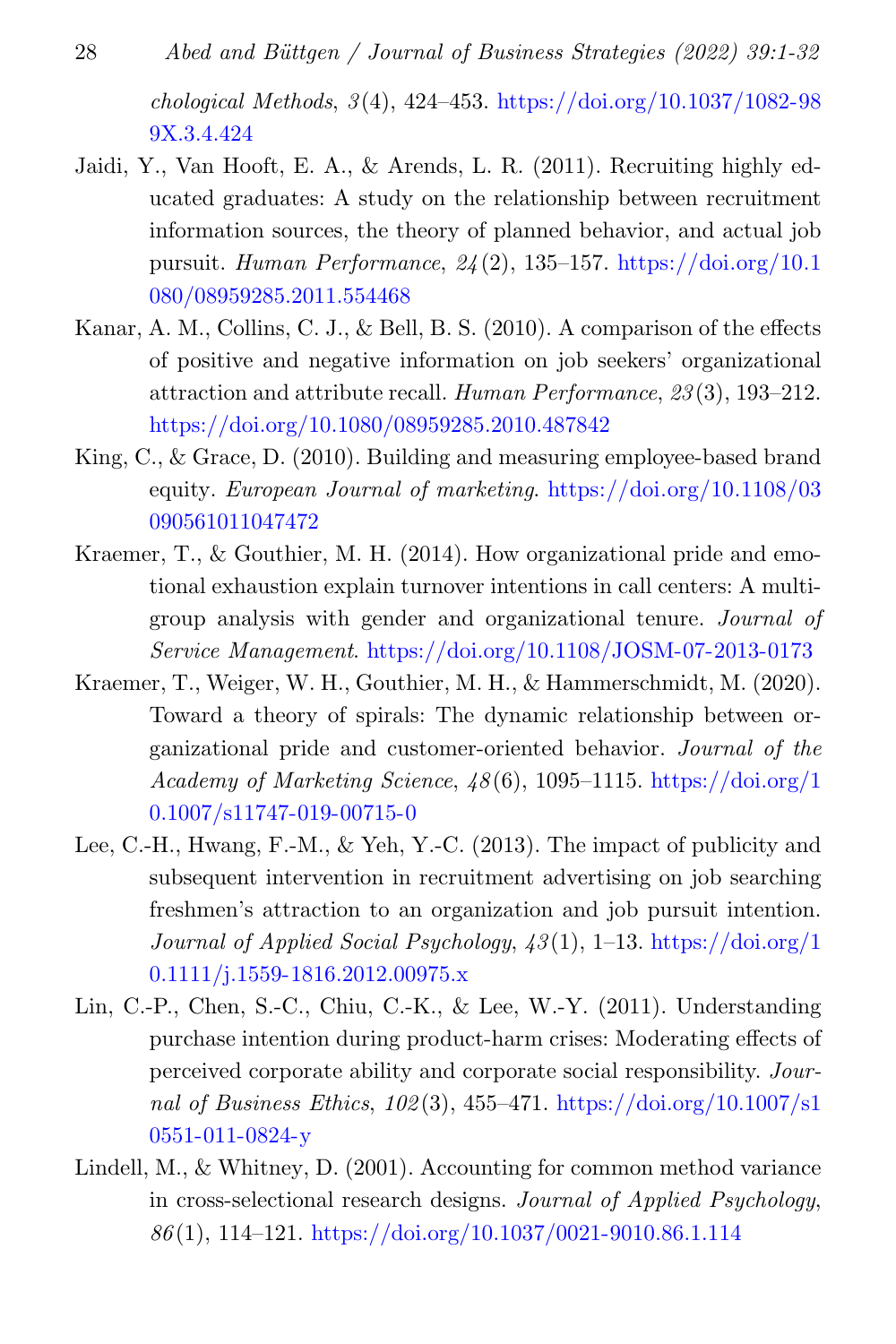- <span id="page-28-2"></span>Löhndorf, B., & Diamantopoulos, A. (2014). Internal branding: Social identity and social exchange perspectives on turning employees into brand champions. Journal of Service Research,  $17(3)$ ,  $310-325$ . [https://doi.](https://doi.org/10.1177/1094670514522098) [org/10.1177/1094670514522098](https://doi.org/10.1177/1094670514522098)
- <span id="page-28-5"></span>Lovett, M. J., Peres, R., & Shachar, R. (2013). On brands and word of mouth. Journal of Marketing Research,  $50(4)$ ,  $427-444$ . [https://doi.org/10](https://doi.org/10.1509/jmr.11.0458) [.1509/jmr.11.0458](https://doi.org/10.1509/jmr.11.0458)
- <span id="page-28-6"></span>Lythreatis, S., Mostafa, A. M. S., & Wang, X. (2019). Participative leadership and organizational identification in smes in the mena region: Testing the roles of csr perceptions and pride in membership. Journal of Business Ethics, 156 (3), 635–650. [https://doi.org/10.1007/s1055](https://doi.org/10.1007/s10551-017-3557-8) [1-017-3557-8](https://doi.org/10.1007/s10551-017-3557-8)
- <span id="page-28-3"></span>Matta, F. K., Erol-Korkmaz, H. T., Johnson, R. E., & Biçaksiz, P. (2014). Significant work events and counterproductive work behavior: The role of fairness, emotions, and emotion regulation. *Journal of Orga*nizational Behavior,  $35(7)$ , 920–944. [https://doi.org/10.1002/job.19](https://doi.org/10.1002/job.1934) [34](https://doi.org/10.1002/job.1934)
- <span id="page-28-0"></span>Monga, A. B.,  $\&$  John, D. R. (2008). When does negative brand publicity hurt? the moderating influence of analytic versus holistic thinking. Journal of Consumer Psychology, 18 (4), 320–332. [https://doi.org/1](https://doi.org/10.1016/j.jcps.2008.09.009) [0.1016/j.jcps.2008.09.009](https://doi.org/10.1016/j.jcps.2008.09.009)
- <span id="page-28-8"></span>Morhart, F. M., Herzog, W., & Tomczak, T. (2009). Brand-specific leadership: Turning employees into brand champions. Journal of Marketing, 73 (5), 122–142. <https://doi.org/10.1509/jmkg.73.5.112>
- <span id="page-28-4"></span>Müller, C. E.,  $\&$  Gaus, H. (2015). Consumer response to negative media information about certified organic food products. Journal of Consumer Policy, 38 (4), 387–409. [https://doi.org/10.1007/s10603-015-](https://doi.org/10.1007/s10603-015-9299-z) [9299-z](https://doi.org/10.1007/s10603-015-9299-z)
- <span id="page-28-1"></span>Osei-Frimpong, K., Donkor, G., & Owusu-Frimpong, N. (2019). The impact of celebrity endorsement on consumer purchase intention: An emerging market perspective. Journal of Marketing Theory and Practice,  $27(1)$ , 103-121. <https://doi.org/10.1080/10696679.2018.1534070>
- <span id="page-28-7"></span>Peloza, J. (2006). Using corporate social responsibility as insurance for financial performance. California Management Review,  $48(2)$ , 52–72. <https://doi.org/10.2307/41166338>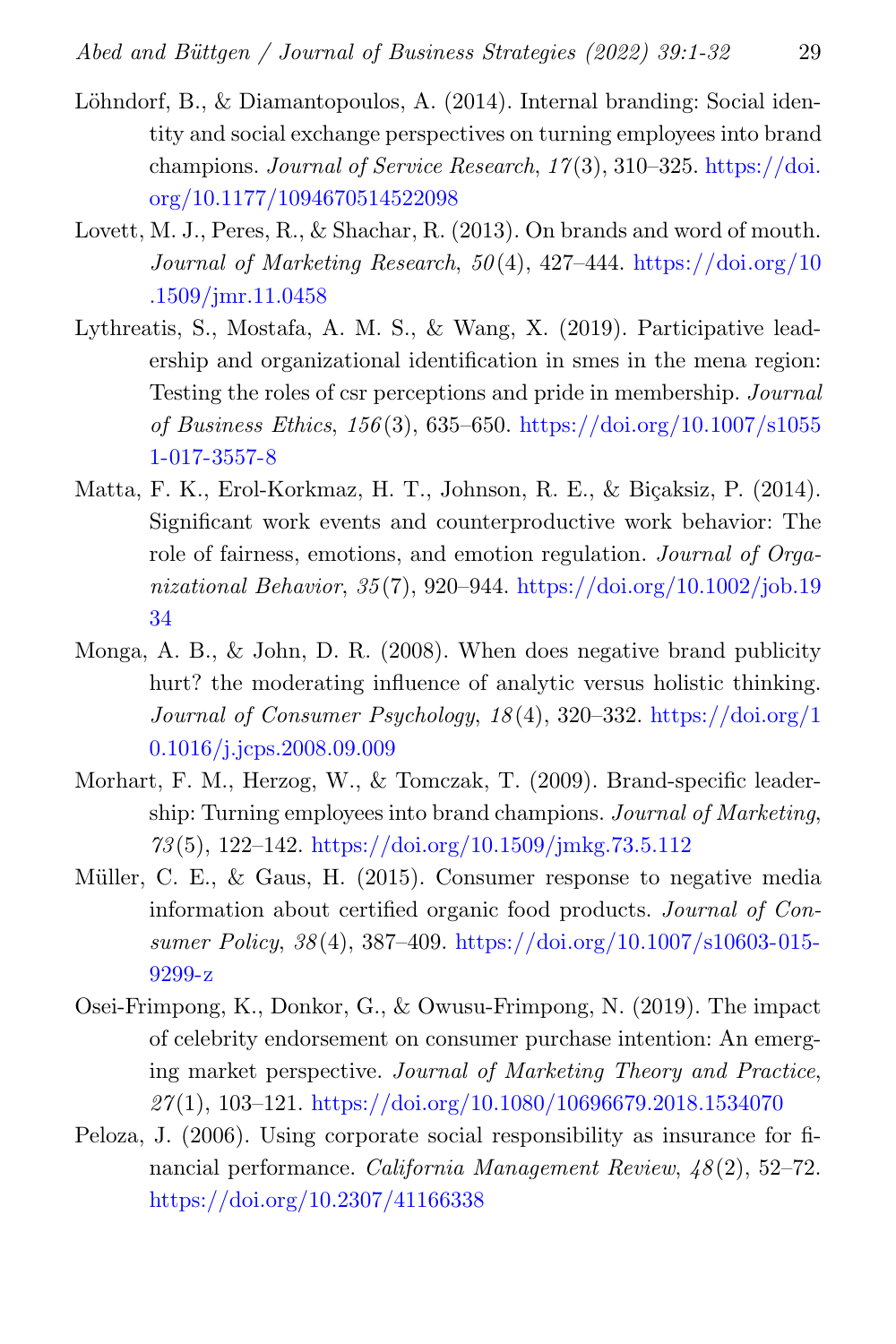- <span id="page-29-8"></span>Pieper, J. R. (2015). Uncovering the nuances of referral hiring: How referrer characteristics affect referral hires' performance and likelihood of voluntary turnover. *Personnel Psychology*,  $68(4)$ , 811–858. [https:](https://doi.org/10.1111/peps.12097) [//doi.org/10.1111/peps.12097](https://doi.org/10.1111/peps.12097)
- <span id="page-29-6"></span>Podsakoff, P. M., MacKenzie, S. B., Lee, J.-Y., & Podsakoff, N. P. (2003). Common method biases in behavioral research: A critical review of the literature and recommended remedies. Journal of Applied Psychology, 88 (5), 879. <https://doi.org/10.1037/0021-9010.88.5.879>
- <span id="page-29-5"></span>Podsakoff, P. M., & Organ, D. W. (1986). Self-reports in organizational research: Problems and prospects. Journal of Management, 12(4), 531–544. <https://doi.org/10.1177/014920638601200408>
- <span id="page-29-1"></span>Rosen, C. C., Harris, K. J., & Kacmar, K. M. (2009). The emotional implications of organizational politics: A process model. Human Relations, 62 (1), 27–57. <https://doi.org/10.1177/0018726708099836>
- <span id="page-29-2"></span>Salerno, A., Laran, J., & Janiszewski, C. (2015). Pride and regulatory behavior: The influence of appraisal information and self-regulatory goals. Journal of Consumer Research,  $\frac{12(3)}{3}$ , 499–514. [https://doi.org/10](https://doi.org/10.1093/jcr/ucv037) [.1093/jcr/ucv037](https://doi.org/10.1093/jcr/ucv037)
- <span id="page-29-3"></span>Stammerjohan, C., Wood, C. M., Chang, Y., & Thorson, E. (2005). An empirical investigation of the interaction between publicity, advertising, and previous brand attitudes and knowledge. Journal of Advertising,  $34(4)$ , 55–67. <https://doi.org/10.1080/00913367.2005.10639209>
- <span id="page-29-4"></span>Stumpp, T., Hülsheger, U. R., Muck, P. M., & Maier, G. W. (2009). Expanding the link between core self-evaluations and affective job attitudes. European Journal of Work and Organizational Psychology, 18 (2), 148–166. <https://doi.org/10.1080/13594320802281110>
- <span id="page-29-7"></span>Thwaites, D., Lowe, B., Monkhouse, L. L., & Barnes, B. R. (2012). The impact of negative publicity on celebrity ad endorsements. Psychology  $\mathcal{B}$  Marketing, 29(9), 663–673. <https://doi.org/10.1002/mar.20552>
- <span id="page-29-0"></span>Van Hoye, G., & Lievens, F. (2005). Recruitment-related information sources and organizational attractiveness: Can something be done about negative publicity? International Journal of Selection and Assessment, 13 (3), 179–187. <https://doi.org/10.1111/j.1468-2389.2005.00313.x>
- <span id="page-29-9"></span>Van Hoye, G. (2013). Recruiting through employee referrals: An examination of employees' motives. Human performance, 26 (5), 451–464. [https:](https://doi.org/10.1080/08959285.2013.836199) [//doi.org/10.1080/08959285.2013.836199](https://doi.org/10.1080/08959285.2013.836199)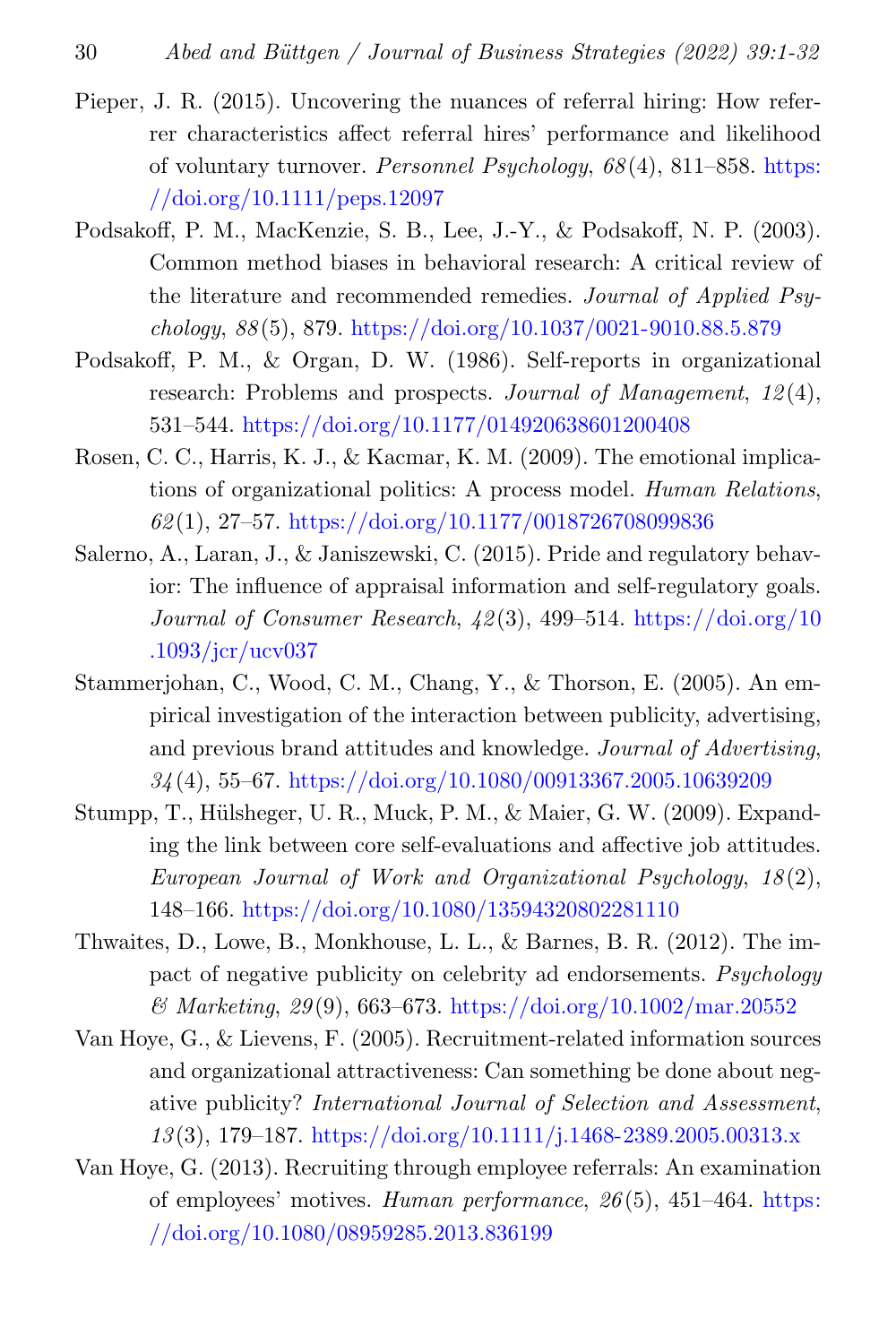- <span id="page-30-6"></span>Verbeke, W., Belschak, F., & Bagozzi, R. P. (2004). The adaptive consequences of pride in personal selling. Journal of the Academy of Marketing Science, 32 (4), 386–402. [https://doi.org/10.1177/0092010304](https://doi.org/10.1177/0092010304267105) [267105](https://doi.org/10.1177/0092010304267105)
- <span id="page-30-7"></span>Wang, A. (2006). When synergy in marketing communication online enhances audience response: The effects of varying advertising and product publicity messages. Journal of Advertising Research,  $46(2)$ , 160–170. <https://doi.org/10.2501/S0021849906060181>
- <span id="page-30-4"></span>Wangenheim, F. v., & Baón, T.  $(2007)$ . The chain from customer satisfaction via word-of-mouth referrals to new customer acquisition. Journal of the Academy of Marketing Science,  $35(2)$ ,  $233-249$ . [https://doi.org/1](https://doi.org/10.1007/s11747-007-0037-1) [0.1007/s11747-007-0037-1](https://doi.org/10.1007/s11747-007-0037-1)
- <span id="page-30-1"></span>Weiss, H. M., & Cropanzano, R. (1996). Affective events theory. Research in Organizational Behavior,  $18(1)$ , 1–74.
- <span id="page-30-5"></span>Wolny, J., & Mueller, C. (2013). Analysis of fashion consumers' motives to engage in electronic word-of-mouth communication through social media platforms. Journal of Marketing Management, 29 (5-6), 562– 583. <https://doi.org/10.1080/0267257X.2013.778324>
- <span id="page-30-0"></span>Woo, H., Jung, S., & Jin, B. E. (2020). How far can brands go to defend themselves? the extent of negative publicity impact on proactive consumer behaviors and brand equity. Business Ethics: A European Review, 29 (1), 193–211. <https://doi.org/10.1111/beer.12246>
- <span id="page-30-8"></span>Yoon, Y., Gürhan-Canli, Z., & Schwarz, N. (2006). The effect of corporate social responsibility (csr) activities on companies with bad reputations. Journal of Consumer Psychology, 16 (4), 377–390. [https://doi.org/1](https://doi.org/10.1207/s15327663jcp1604_9) [0.1207/s15327663jcp1604](https://doi.org/10.1207/s15327663jcp1604_9)<sub>-9</sub>
- <span id="page-30-9"></span>Zeithaml, V. A., Berry, L. L., & Parasuraman, A. (1996). The behavioral consequences of service quality. Journal of marketing,  $60(2)$ , 31–46. <https://doi.org/1251929>
- <span id="page-30-3"></span>Zhao, H., Wayne, S., Glibkowski, B., & Bravo, J. (2007). The impact of psychological contract breach on work-related outcomes: A metaanalysis. Personnel Psychology,  $60(3)$ , 647–680. [https://doi.org/10](https://doi.org/10.1111/j.1744-6570.2007.00087.x) [.1111/j.1744-6570.2007.00087.x](https://doi.org/10.1111/j.1744-6570.2007.00087.x)
- <span id="page-30-2"></span>Zhou, L., & Whitla, P. (2013). How negative celebrity publicity influences consumer attitudes: The mediating role of moral reputation. Journal